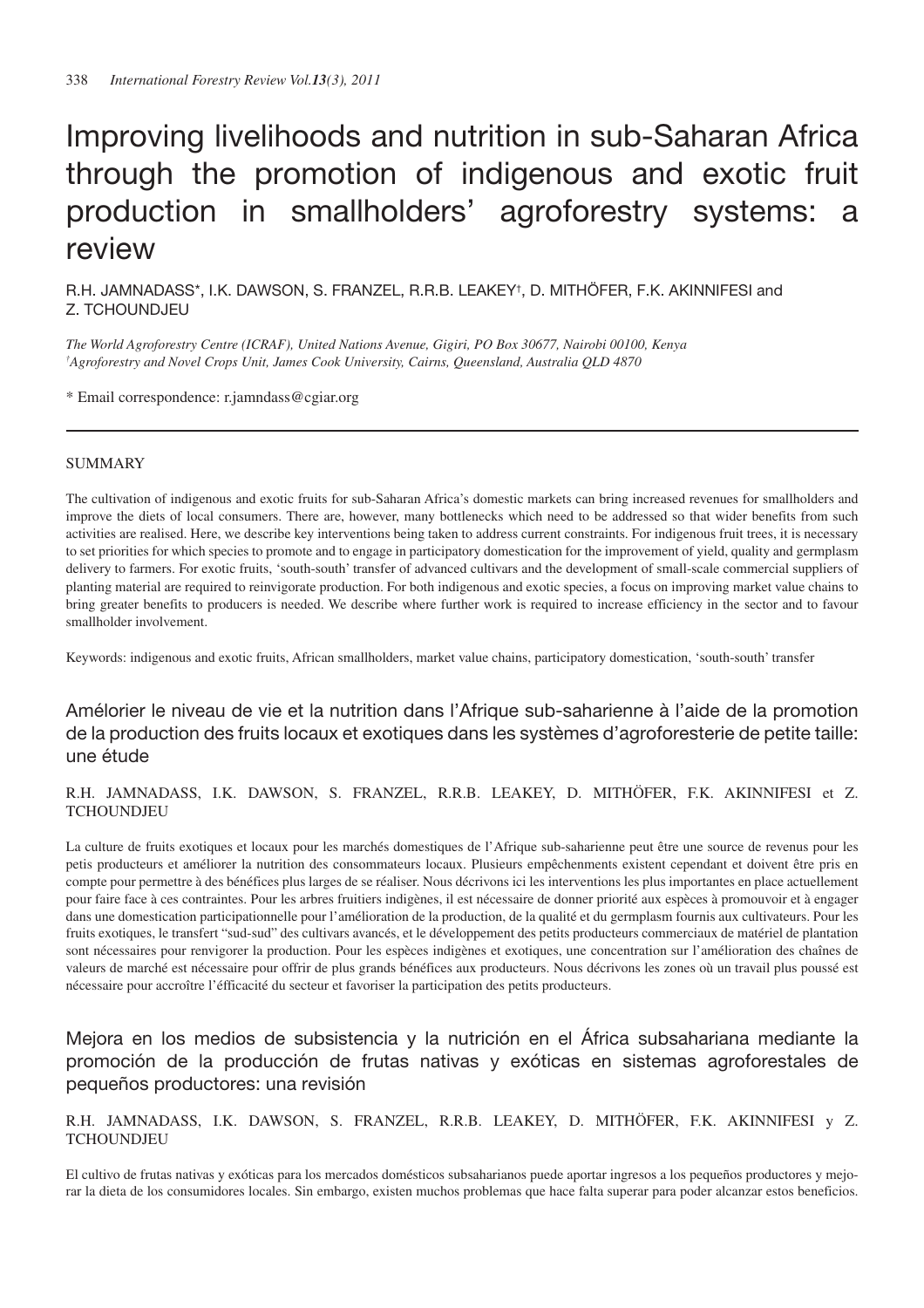Aquí describimos las acciones clave que se están implementando para superar las restricciones actuales. Para árboles frutales nativos, es necesario establecer prioridades sobre qué especies promocionar, así como llevar a la práctica una domesticación participativa para el aumento de la producción y la mejora de la calidad y el suministro de germoplasma a los productores. Para frutales exóticos, son necesarias la transferencia de 'sur-a-sur' de cultivares avanzados y la aparición de proveedores comerciales de pequeña escala de material de plantación para dar vigor a la producción. Tanto para especies nativas como exóticas es necesario un enfoque centrado en mejorar las cadenas de valor del mercado para atraer así mayores beneficios para los productores. Describimos dónde se requieren mayores esfuerzos para aumentar la eficiencia del sector y dar prioridad a la participación de los pequeños productores.

#### INTRODUCTION

Sub-Saharan Africa's efforts to mitigate malnutrition are lagging behind the rest of the world, with 30% of the population under-nourished (FAO 2005a). Indeed, eight of the 20 nations with the highest burden of under-nutrition worldwide are in the region (Bryce *et al*. 2008). A lack of micronutrients, or 'hidden hunger', leads to poor health consequences for millions of Africans (Saka and Msonthi 1994, Saka *et al*. 2007, www.nap.edu, www.purdue.hort.edu). For example, around 50 million African children are at risk of vitamin A deficiency, the continent's third greatest public health problem after HIV/AIDS and malaria (Black *et al*. 2008, www. worldmapper.org). Nutritionists agree that solving malnutrition requires a range of interconnected approaches (Bhutta *et al*. 2008). These include the bio-fortification through conventional breeding or genetic modification (GM) of staple crops (the first option has generally been preferred because of societal resistance to the second, although GM approaches have become more acceptable in developing countries in the last few years, Dawson *et al*. 2009a), further spending on food supplementation programmes, and greater use of a wide range of edible plants for more diverse diets (Leakey 1999, World Bank 2006, UNICEF 2007, Negin *et al*. 2009). The further promotion of indigenous fruits and vegetables is an attractive option, as it allows consumers to take responsibility over their diets in culturally relevant, and therefore potentially more sustainable, ways (Keatinge *et al*. 2010). Furthermore, the nutritional profiles of these indigenous species in supplying micronutrients, fat, fibre and protein are often better than staple foods (Leakey 1999).

Current nutritional deficiencies in sub-Saharan Africa are exacerbated by a number of factors, including declining soil fertility and lack of water that limit the yields of staple crops, and anthropogenic climate change that restricts the range of crops that can be grown (Costello *et al*. 2009, Keatinge *et al*. 2010, Müller *et al*. 2011). In addition, continued deforestation, currently estimated at 3.4 million hectares annually for Africa as a whole (FAO 2010), means that many communities can no longer gain easy access to natural stands of fruits, nuts and other edible non-timber forest products (NTFPs) that they once collected to supplement their diets. In these circumstances, agroforestry, the practice of integrating a range of trees with annual crop cultivation and other farm activities, is an approach adopted by farmers to meet their needs for essential resources and improved livelihoods (Garrity 2004). At the same time, farmland tree planting provides valuable

environmental services (Scherr and McNeely 2008, Nair *et al*. 2009, Leakey 2010). Indeed, worldwide, it is estimated that more than 1.2 billion people practise agroforestry in some form, and that approximately 560 million people live in farm landscapes that have more than 10% tree cover, many of which are found in the sub-Sahara region (Zomer *et al*. 2009).

By providing on-farm resources, the cultivation of trees for NTFPs, now known as agroforestry tree products (AFTPs) to distinguish them from common property resources (Simons and Leakey 2004), has the potential to reduce pressure on extraction from natural forest (Simons *et al*. 2000, Jamnadass *et al*. 2010). Furthermore, planting AFTPs with other crops improves the resilience of smallholders' agricultural systems (Steffan-Dewenter *et al*. 2007) and can bring significant revenues (Weinberger and Lumpkin 2007, Akinnifesi *et al*. 2010, Asaah *et al*. 2011). Rural women in particular can benefit, as markets for fruits, vegetables and other AFTPs have a lower capital threshold for involvement than other sectors of the economy (Awono *et al*. 2002, Akinnifesi *et al*. 2006, Kadzere *et al*. 2006). In Africa, special potential for cultivation lies in the great biological diversity of indigenous fruits, nuts and other edible products found in the forests of the continent (IPGRI *et al*. 2005, Akinnifesi *et al*. 2008). There are hundreds of indigenous fruit tree species (IFTs) that, although relatively unknown in global markets, are important locally. These are now the focus of domestication initiatives which could contribute significantly more to the livelihoods and nutrition of local people (Leakey 1999, Leakey *et al*. 2005, Degrande *et al*. 2006b, Schreckenberg *et al*. 2006, Pye-Smith 2009, Ræbild *et al*. 2011, Box 1). At the same time, the cultivation of IFTs allows valuable genetic resources to be conserved outside threatened forests (Dawson *et al*. 2009b). Planting also provides opportunities for carbon credit sales as non-destructive harvesting of fruits should not materially reduce sequestration (Nair *et al*. 2009), although current payment mechanisms are generally inefficient and further attention to approaches is required if farmers are to benefit significantly (Jack *et al*. 2008).

In this review, we consider the promotion of fruit tree cultivation on smallholdings, of both indigenous species and exotics that have traditionally been grown in the region, often for centuries, as one means of improving nutritional security in sub-Saharan Africa. We describe key areas where measures are being taken to address current constraints (Box 2) for the involvement of small-scale growers in production and markets, and indicate where further action is required to make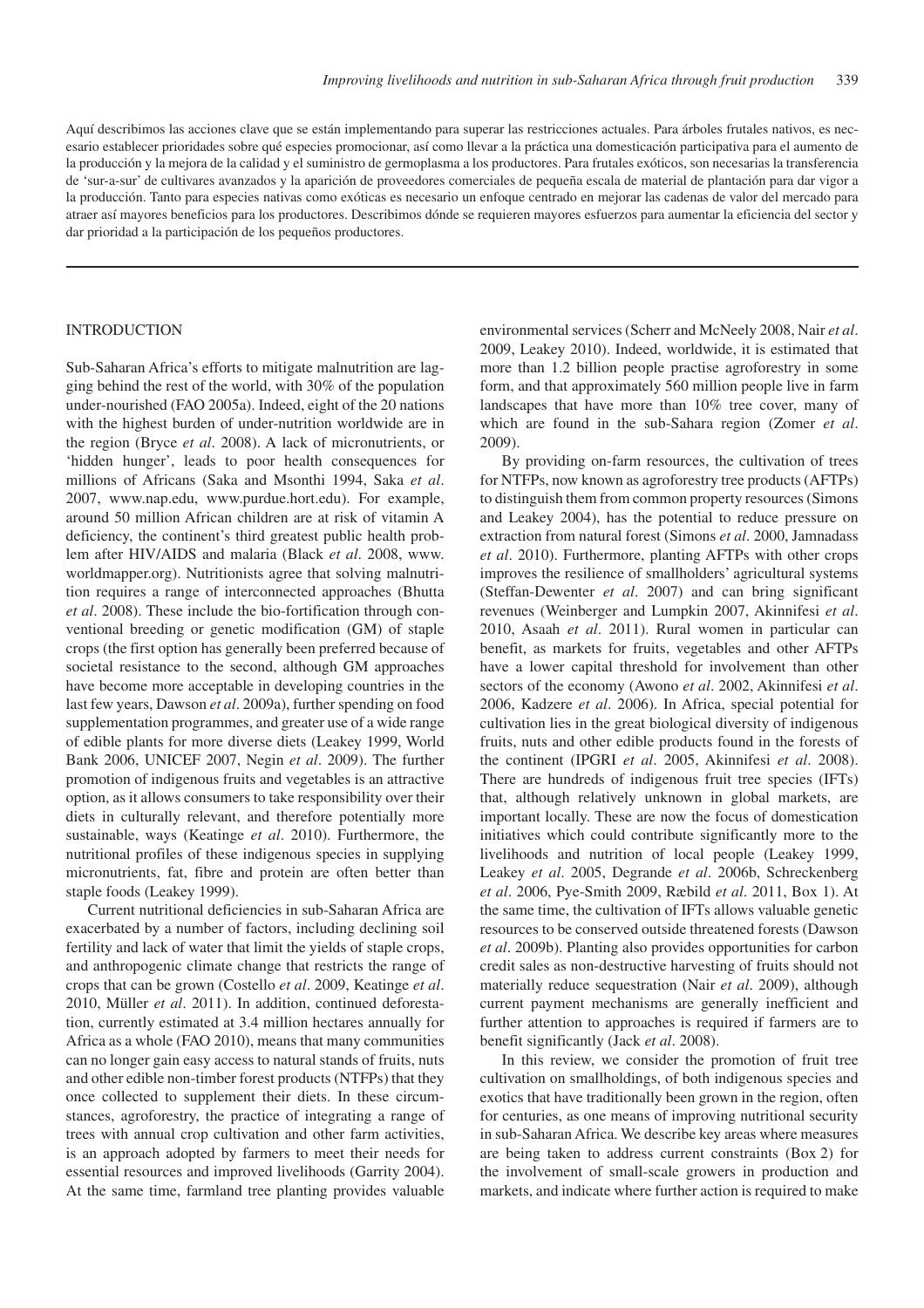**Box 1** Indigenous fruit and nut trees identified through priority-setting exercises as targets for promotion in Cameroon, Kenya and/or Malawi (see Table 1 for particular countries where a priority; the same species may also be important in other nations)

*Allanblackia* A genus of nine species found in the humid forests of Central, East and West Africa, the tree grows to 40 m tall and produces a large fruit that contains between 14 and 90 seeds. The seed produces an edible oil of interest to the global food industry as well as for local use in cooking and soap production (www.allanblackia.info). Oil from two species, *A*. *parviflora* and *A. stuhlmannii*, has received the approval of the European Union Novel Food Regulations that certify safe usage as a foodstuff in European markets.

Baobab *Adansonia digitata*, a tree with a large swollen trunk that can have a diameter of up to 10 m, is a very long-lived species (specimens found up to 2 000 years old) located in arid and semi-arid savannah in sub-Saharan Africa. The edible white, powdery pulp found in the fruit is very rich in vitamin C and vitamin B2 and is used to make a refreshing drink. Young leaves are also rich in vitamin C and are in high demand in West Africa as a soup vegetable.

Ber *Ziziphus mauritiana*, a spiny evergreen shrub or small tree up to 15 m high, is native to drylands in Africa and Asia. Fruit is eaten fresh or dried and can be made into a floury meal, butter, or a cheese-like paste, used as a condiment. The fruit is a good source of carotene, vitamins A and C, and oils. A refreshing drink is prepared by macerating the fruit in water. The use of ber in India can be traced back as early as 1 000 BC.

Bitter cola *Garcinia kola*, native to the moist lowland tropical forests of Central and West Africa, is a medium-sized evergreen tree. The bitter kernels are highly valued in Central Africa and are chewed as a stimulant. The kernels are also used for the treatment of coughs, bronchitis and liver disorders. Split stems and twigs are used as chewing sticks. A recent inventory revealed that the species, which is currently harvested mainly from the wild, is close to commercial extinction in Ghana.

Bush mango *Irvingia gabonensis* and *I. wombolu*, collectively known as bush mango or dika nut, are economically important long-lived fruit trees native to moist lowland tropical forest in Central and West Africa. The fruit mesocarp of *I. gabonensis*, sweet bush mango, is appreciated as a fresh fruit snack. Ground kernels of both species are used to thicken and flavour soups, although those of *I. wombolu*, bitter bush mango, are most valued and fetch high prices in cross-border trade, contributing significantly to local economies.

Desert date *Balanites aegyptiaca*, a spiny shrub or tree up to 10 m high, is a species with a wide ecological distribution across Africa. The fleshy pulp of both unripe and ripe fruit is eaten dried or fresh. The fruit is processed into drinks in West Africa and is used as a soup ingredient in East Africa. Young leaves and tender shoots are used as a vegetable, which are boiled, pounded and fried.

Kola nut *Cola nitida*, an under-storey evergreen tree that generally grows to 9 to 12 m tall, is native to lowland tropical forests in Central and West Africa. Nuts, which contain caffeine, kolatine and theobromine, are chewed as a stimulant. The nuts taste bitter when chewed at first but they leave a sweet taste in the mouth later. Chewing cola nuts before drinking water thus helps to render the water sweeter. The nut is widely used for social ceremonies.

Marula The long-lived tree *Sclerocarya birrea* has an extensive distribution across dryland savannah habitats in the sub-Sahara. The fruit pulp of *S*. *birrea* subsp. *caffra*, widely distributed in southern Africa, is used to produce jam, juice, beer and, in South Africa, the internationally available liqueur Amarula Cream, while the oily kernels are consumed raw, roasted and in sauces. In addition to current use, archaeological evidence indicates human harvesting of fruit extending back 10 000 years.

Njansang *Ricinodendron heudelotii*, a fast-growing tree reaching up to 50 m in height, is found primarily in Central and West Africa, often in secondary forest. A spicy sauce made from the kernels is widely used in stews, and the high oil content of the seeds makes them suitable for use in the soap industry. In Cameroon, it is also valued for its medicinal properties and is used to treat constipation, dysentery, eye infections and female sterility, and also as an antidote to poison.

Safou *Dacryodes edulis* is a medium-sized evergreen tree found in the humid tropical zone of Central and West Africa. It has been cultivated by farmers in southern Nigeria and Cameroon for many years, and is considered 'semi-domesticated' in some areas, based on planters' selective seed sampling. Widely sold in local markets, the highly nutritious fruits have an oily texture similar to avocado and are eaten boiled or roasted. The fruit pulp is rich in vitamins and amino acids.

Star apple *Chrysophyllum albidum*, a long-lived tree which grows to 35 m tall, is a canopy species of lowland mixed rainforest that is distributed from West Africa to western Kenya. The fleshy and juicy fruits are popularly eaten, and can be fermented and distilled for the production of wine and spirits.

Tamarind *Tamarindus indica*, a tree growing to 30 m tall, has an extensive distribution through much of the tropics, but is believed to have originated in Africa, where it is found across dryland savannah regions. The species was cultivated in Egypt as early as 400 BC. The fruit pulp is used to prepare juice and jam, and is an ingredient in curries, chutneys and sauces. The ripe fruits of 'sweet' types are eaten fresh as a snack.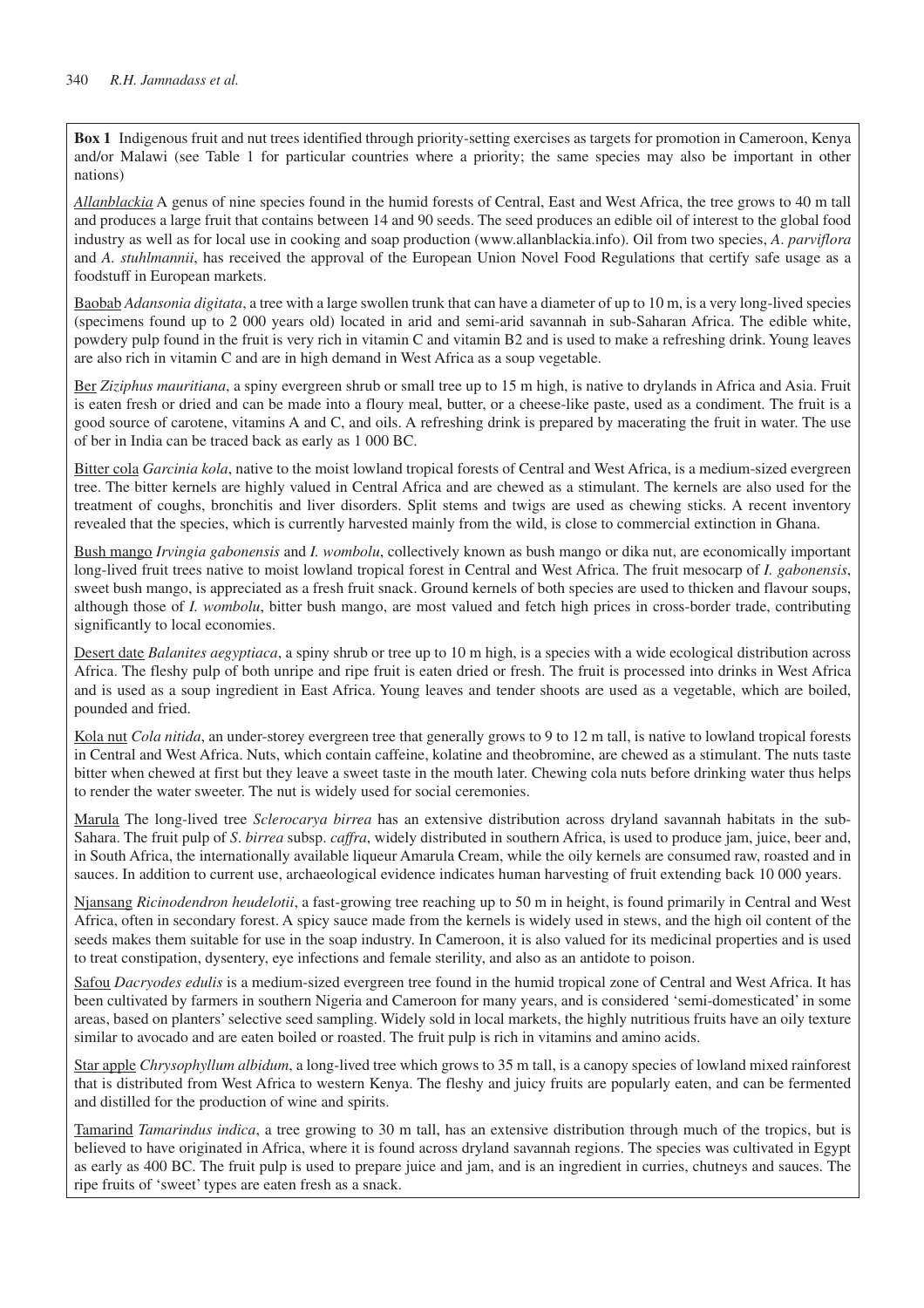# **Box 1** *Continued*

Wild loquat *Uapaca kirkiana*, a small- to medium-sized evergreen or semi-deciduous tree, is found in the miombo woodlands of southern Africa. The fruit of *U. kirkiana* is highly regarded and is eaten fresh as well as being used to prepare jams and beverages. Harvesting of fruit from wild stands is an important coping strategy during times of extreme hunger.

For further information on species see ICRAF's Agroforestree Database (AFTD), from which the majority of the above was taken (www.worldagroforestry.org/Sites/TreeDBS/aft.asp). The AFTD contains data on the use, ecology and management of more than 600 tree species planted by smallholders in the tropics.

# **Box 2** Current constraints to smallholder involvement in fruit production in sub-Saharan Africa

The lack of cultivars bred specifically for African smallholders There has been a lack of investment in the development of new fruit tree varieties – of high quality, with wider production seasons and highly marketable products – of both indigenous and exotic species that are specifically suited to African farmers' circumstances. In particular, the great potential for improvement of a wide range of IFTs, the 'Cinderella' species, has until the last 20 years been under-recognised, with most species being little researched to help guide cultivation and domestication.

The inability of farmers to access superior cultivars developed outside the region Many sub-Saharan African smallholders grow old varieties of exotic fruit trees that were introduced into the region over the last thousand years from Asia and elsewhere. Since introduction, breeding work in other continents has produced cultivars with higher yields and better quality characteristics, but planting material of these varieties has not reached small-scale African producers.

Use of poor farm management practices Smallholders in sub-Saharan Africa are frequently unaware of, or cannot afford to practice, the management methods that are needed to make fruit production more efficient and profitable. Better practices applied by small-scale farmers in other continents, for propagation, pest control, irrigation and harvesting, etc., have not yet reached them. In common with small-scale farming in the sub-continent generally, the possible role of the private sector in supplying products and services that could improve current practices has been under-valued.

Inadequate post harvest practices Smallholders and other small- and medium-scale enterprises often do not have access to the information and equipment they need for the proper storing, grading, packing, processing, preserving and transporting of fruit, which often has a short shelf life. As a result, wastage is high, the quality of product in the market is often low and sales are therefore limited.

Weak marketing systems Existing markets to deliver fruit to urban consumers are poorly structured and coordinated, resulting in high prices of fruit for consumers and low and unstable returns to farmers. From the producers' perspective, problems frequently cited include an absence of collective bargaining, lack of transparency, poor transport infrastructure, and the involvement of multiple value-robbing brokerage layers that reduce farm-gate prices. It is as a result of prevailing low produce prices that farmers struggle to afford inputs to improve their current sub-optimal management practices. Traders face many problems as well, including poor roads, corrupt officials and the costs of collecting produce from geographically scattered producers.

For discussion of the constraints listed here, see Leakey and Newton (1994), Poulton and Poole (2001), FAO (2004), Weinberger and Lumpkin (2007), Graudal and Lillesø (2007), Akinnifesi *et al*. (2008), Ham *et al*. (2008), Jordaan *et al*. (2008), Jamnadass *et al*. (2009), Tschirley *et al*. (2010).

greater progress towards their inclusion. By outlining appropriate interventions, our objective is that African smallholder producers and domestic consumers will benefit from greater and better directed government and commercial investment in the sector. Indigenous and exotic fruits both have a role to play and no 'ideological' attribution of value based on whether a fruit is of local or introduced origin should be made. Origin is however of importance when considering the different types of intervention that are needed for promotion. Below, we draw illustrations from relevant research carried out by the World Agroforestry Centre (ICRAF, www. worldagroforestry.org), its partners and other organisations over the last decades.

## PROMOTING THE CULTIVATION OF INDIGENOUS FRUITS

#### **Priority-setting for promotion**

Since there is a very large range of IFTs that could potentially be cultivated, the first intervention is to decide on which species to focus attention. Guidelines for species priority-setting have been developed by ICRAF and partners that take into account the interests of local farmers, markets and consumers, as well as the knowledge of scientists (Franzel *et al*. 1996, Maghembe *et al*. 1998). Important factors for scientists to consider include the potential for rapid yield and/or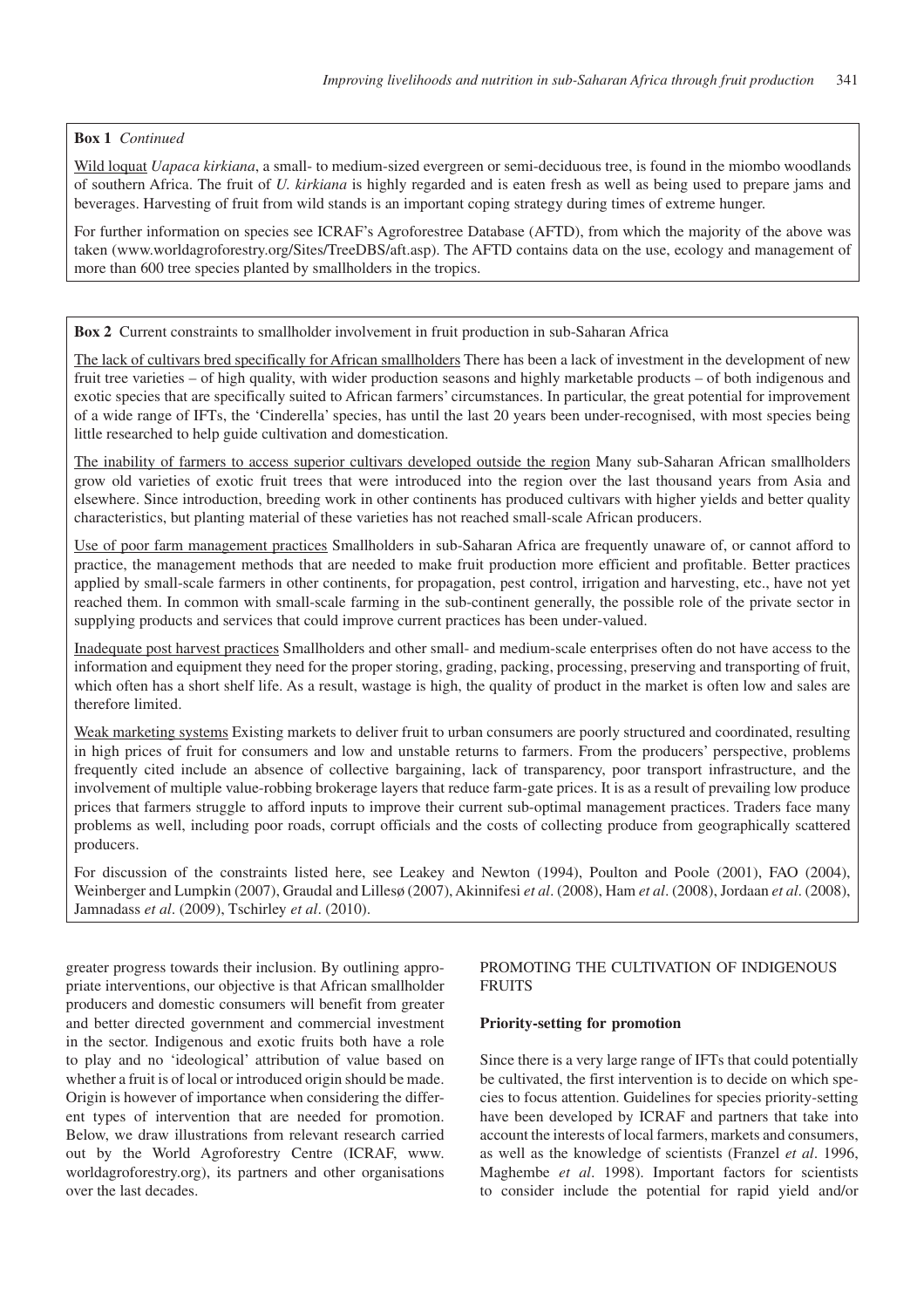nutritional quality improvements and whether a species is easy to grow by smallholders (Franzel *et al*. 2008, Mng'omba *et al*. 2008). Priority-setting must also take into account the different interests of male and female producers and consumers, since gender is a key factor in determining which species, cultivars and products are deemed valuable (ICUC 2003). Using these guidelines, priority-setting exercises led by ICRAF have been undertaken at different times in over a dozen countries in sub-Saharan Africa; the same guidelines could, in principle, be applied in other nations in the region.

Typical results, for Cameroon, Kenya and Malawi, are given in Table 1, while more information on the priority IFTs identified is given in Box 1. Results for these three countries illustrate that some species have been found to be important in several nations; for example, baobab (*Adansonia digitata*), ber (*Ziziphus mauritiana*) and tamarind (*Tamarindus indica*) were priorities in both Kenya and Malawi. In other instances, favoured species were specific to a nation or sub-region due to climatic restrictions or traditional use. In the case of marula (*Sclerocarya birrea*), which is found throughout dry sub-Saharan Africa, the species was important in Kenya but not in Malawi, as only in the latter nation has the fruit been traditionally used in beverage production (Hall *et al*. 2002, Wynberg *et al*. 2003). Priorities not only vary between countries but also within them; for example, in Kenya exotic fruits are preferred in high rainfall areas, while indigenous fruits are more popular in low rainfall districts (Muok *et al*. 2001, Simitu *et al*. 2009). Based on priority-setting it is possible to determine if international trials are appropriate for identifying superior cultivars and/or management methods, or if local approaches, such as the participatory domestication method described below, are the best for cultivar development and delivery. Since producer and consumer preferences change with time, priority-setting needs to be repeated at regular intervals. It should seek out species that are likely to be priorities for long enough for promotion activities to deliver genuine impact in terms of improved livelihoods, etc., within an appropriate time frame (Franzel *et al*. 2008).

### **The participatory domestication approach**

One way to undertake fruit tree breeding is to use a 'formal', centralised approach involving on-station field trials, controlled crosses and, in some cases, biotechnological breeding methods (Ray 2002). These techniques have been successfully applied to temperate fruits and a smaller number of popular, widely-grown tropical fruits such as avocado (*Persea americana*), orange (*Citrus sinensis*) and mango (*Mangifera indica*) (Samson 2003). A 'formal' strategy for breeding is relatively easy to coordinate and allows advanced methods to be applied to combine multiple important traits into single cultivars, but can be expensive, may not be able to reach farmers with improved germplasm and can become disconnected from growers' key requirements (Clement *et al*. 2008).

TABLE 1 *Ten fruit and nut trees identified through priority-setting exercises as targets for promotion in each of three African countries (Cameroon, Kenya and Malawi chosen as representative nations from Central, East and southern Africa, respectively). The same species may also be important in other nations*

|                | Fruits and nuts ranked highly for promotion (alphabetical order)                                                                                                                                                                                             |                                                                                                                                                                                                                       |                                                                                                                                    |  |  |  |  |  |
|----------------|--------------------------------------------------------------------------------------------------------------------------------------------------------------------------------------------------------------------------------------------------------------|-----------------------------------------------------------------------------------------------------------------------------------------------------------------------------------------------------------------------|------------------------------------------------------------------------------------------------------------------------------------|--|--|--|--|--|
| <b>Country</b> | <b>Indigenous</b>                                                                                                                                                                                                                                            | <b>Exotic</b>                                                                                                                                                                                                         | <b>Methods used to set</b><br>priorities                                                                                           |  |  |  |  |  |
| Cameroon       | Allanblackia species<br>$\bullet$<br>Bitter cola (Garcinia kola)<br>Bush mango (Irvingia gabonensis/<br><i>I.</i> wombolu)<br>Kolanut (Cola nitida)<br>Njansang (Ricinodendron heudelotii)<br>Safou (Dacryodes edulis)<br>Star apple (Chrysophyllum albidum) | Avocado (Persea americana)<br>Citrus species (e.g., orange, C. sinensis)<br>Mango (Mangifera indica)                                                                                                                  | Participatory<br>priority-setting<br>exercises, household<br>surveys, market value<br>data, future market<br>predictions           |  |  |  |  |  |
| Kenya          | Baobab (Adansonia digitata)<br>Ber (Ziziphus mauritiana)<br>Desert date (Balanites aegyptiaca)<br>Tamarind (Tamarindus indica)                                                                                                                               | Avocado (Persea americana)<br>Citrus species (e.g., orange, C. sinensis)<br>Macadamia nut (Macadamia tetraphylla)<br>Mango (Mangifera indica)<br>Papaya (Carica papaya)<br>Passion fruit ( <i>Passiflora edulis</i> ) | <b>Horticultural Crops</b><br>Development<br>Authority market<br>value data, indigenous<br>species survey in<br>drylands           |  |  |  |  |  |
| Malawi         | Baobab (Adansonia digitata)<br>Ber (Ziziphus mauritiana)<br>Marula (Sclerocarya birrea)<br>Tamarind (Tamarindus indica)<br>Wild loquat ( <i>Uapaca kirkiana</i> )                                                                                            | Avocado (Persea americana)<br>Citrus species (e.g., orange, C. sinensis)<br>Macadamia nut (Macadamia tetraphylla)<br>Mango (Mangifera indica)<br>Papaya (Carica papaya)                                               | Participatory priority-<br>setting exercises of<br>smallholders and<br>markets, household<br>surveys, future market<br>predictions |  |  |  |  |  |

For further information on priority-setting exercises, see Maghembe *et al*. (1998), Muok *et al*. (2001), Franzel *et al*. (2008) and Faulkner *et al*. (2009). Information on the IFTs listed here is given in Box 1.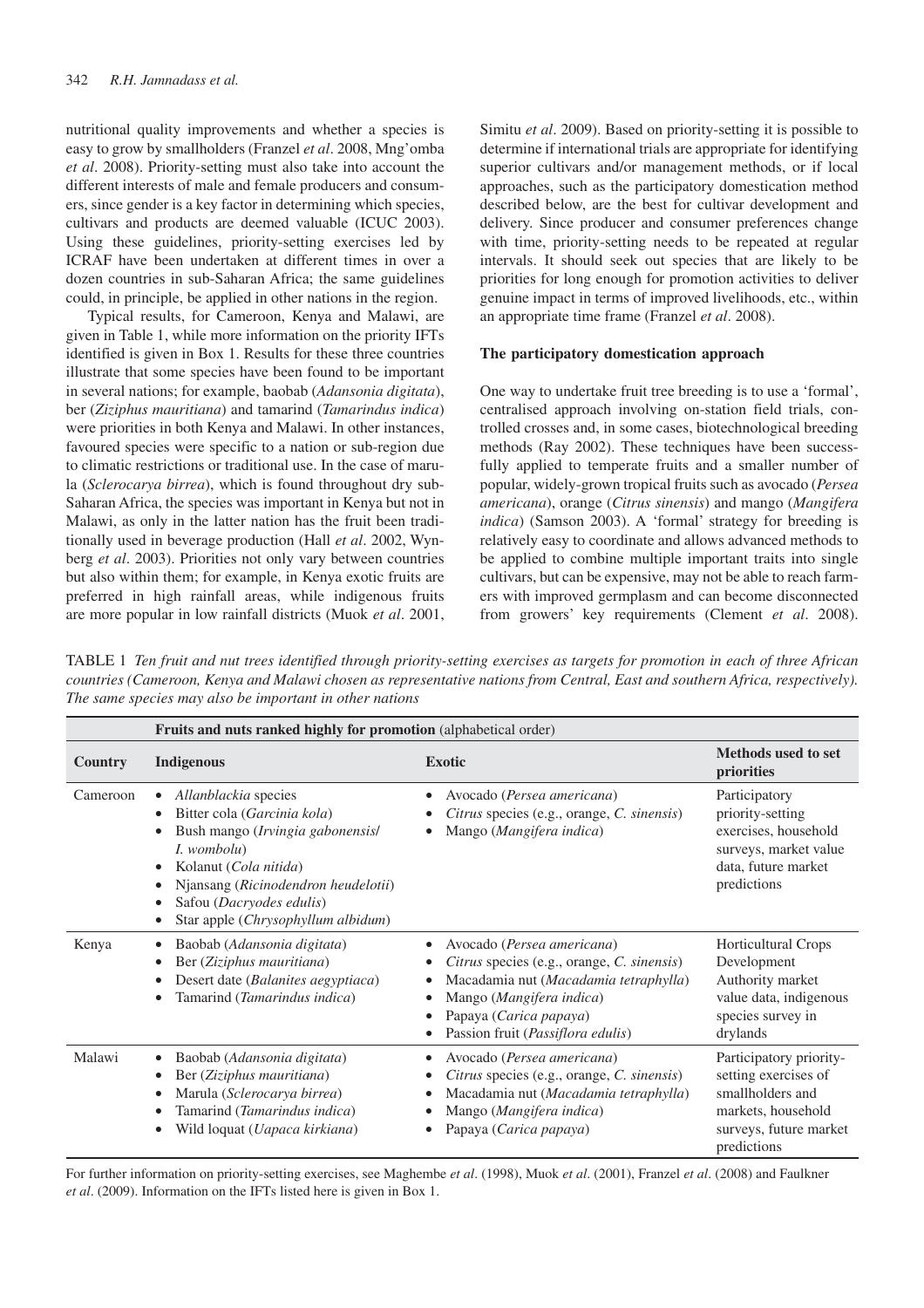Alternatively, a decentralised, participatory strategy can be employed that involves local people and builds on their existing knowledge on fruit tree use and cultivation (Tchoundjeu *et al*. 2006, Miller and Nair 2006, Asaah *et al*. 2011). The participatory domestication approach, as developed by ICRAF and partners, involves combining communities' traditional knowledge with scientific advances in germplasm collection, selection and vegetative propagation. Farmers are trained in appropriate techniques for handling germplasm and are then encouraged to apply newly-acquired skills to the fruit trees that they find growing naturally in the landscapes they inhabit (Leakey *et al*. 2005). At some locations, then, farmers are being updated in methods of management that they have already been practising sub-optimally; at other sites, the concept of participating in domestication activities may be completely novel (Leakey *et al*. 2003).

Key advantages of the participatory approach are that it empowers communities to manage local resources themselves and promotes greater and more rapid adoption (Degrande *et al*. 2006a, Lombard and Leakey 2010, Tchoundjeu *et al*. 2010). Furthermore, it provides farmers with the strategic skills they need to domesticate a range of different species and therefore supports diversification that buffers production and market risks (Tchoundjeu *et al*. 2010). If the diverse species (or cultivars within a species) being domesticated have different ripening times – see Fig. 1 for an example of a fruit tree 'portfolio' containing species that fruit in different months – this helps to provide nutrients across the year, including during times when hidden hunger is most prevalent (Dawson *et al*. 2007). Spreading the time period of production also allows for the more efficient use of labour during harvesting and of equipment for processing (Axtell and Fellows 2008).

The relevance of the participatory domestication approach has been researched in southern (Akinnifesi *et al*. 2006, 2008)

and dry zone West Africa (Kalinganire *et al*. 2008, Jensen *et al*. 2011) over the last decade, but the method has been most intensively applied in the humid forest margins of Central Africa where IFTs are highly valued in the local economy, as described in more detail elsewhere (Leakey *et al*. 2005, 2007, Tchoundjeu *et al*. 2006, 2008, Box 1 lists some of the species involved). The participatory approach has been used in Central Africa where farmers can still gain relatively easy access to populations of high value tree species that interest them; where such stands are harder to access, for example, due to extensive deforestation and agricultural intensification, the method is clearly less appropriate. In this second situation, a more formal approach based on the introduction of germplasm from outside is obviously required.

Significant success of the participatory domestication approach has been achieved through the 'Food for Progress' project in Cameroon. A recent survey there (Tchoundjeu *et al*. 2010) demonstrated that smallholders achieved increased incomes from the sale of fruits from locally selected, clonally propagated cultivars and from selling nursery stock of selected trees to other growers. Around 50% of local adopters included more indigenous fruit in their own diets, having a direct impact on their own nutrition, whilst participatory domestication also contributed to a reduction in human migration from rural to urban areas. Again indicating success, Tadjo (2008) found that tree nurseries in Cameroon that had received support from the participatory tree domestication initiative supplied a wider range of fruit trees, propagated in more appropriate ways, and with higher purchaser satisfaction, than those nurseries that had not received assistance. Asaah *et al*. (2011) determined that Cameroonian tree nurseries applying participatory domestication methods were transforming farmers' lives and generating thousands of US Dollars annually (income depending on nursery size). The



Monthly availability of ripe fruit on trees

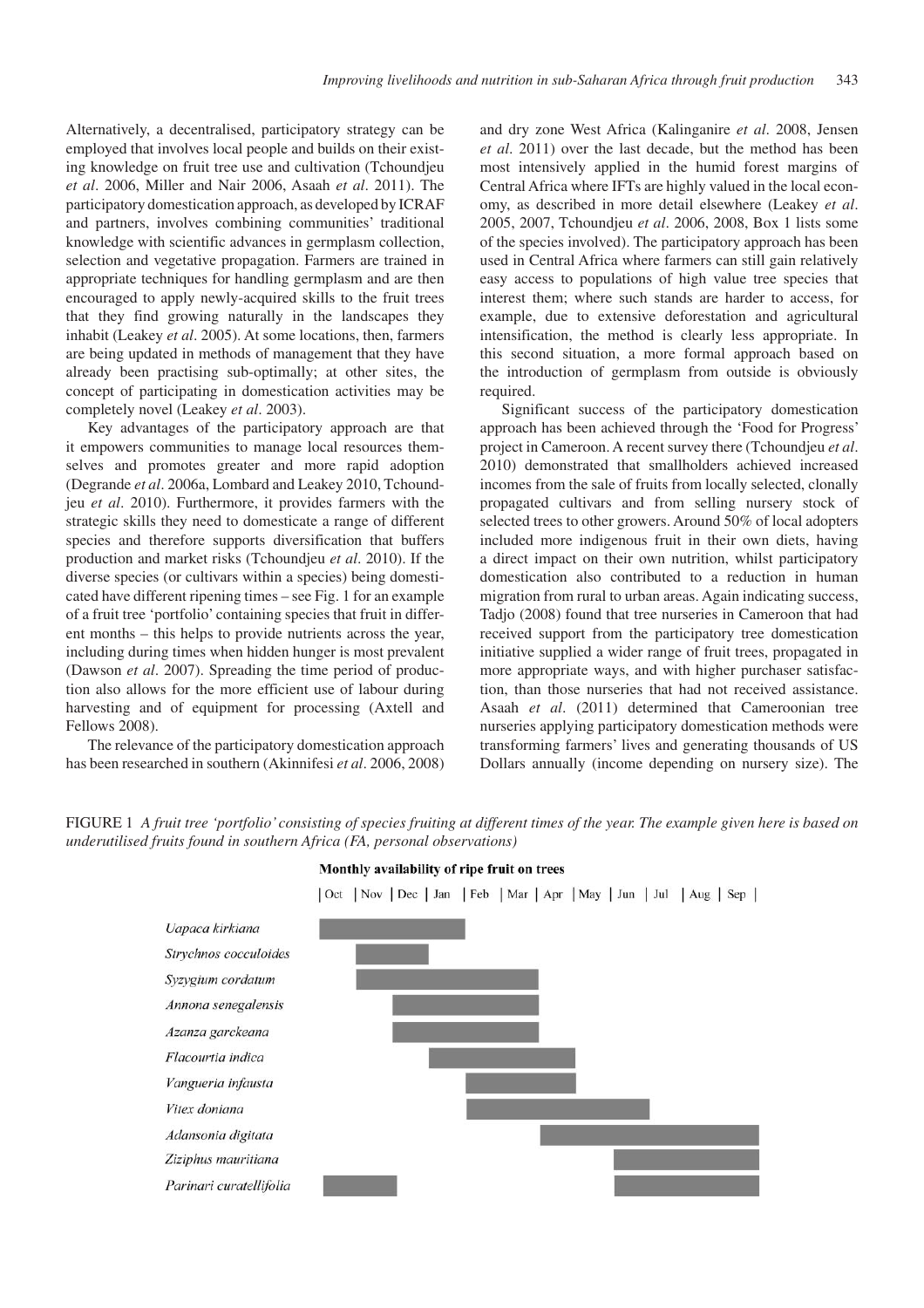propagation methods being taught as part of the participatory domestication approach for IFTs were also being applied to exotic fruits.

In order to further promote the participatory domestication approach in Central Africa, rural resource centres (RRCs) managed by local communities are now being established (Tchoundjeu *et al*. 2010). These centres train farmers in how to collect and propagate germplasm, host small field trials to demonstrate effective horticultural methods, hold stockplants of selected trees for vegetative multiplication, and link with satellite nurseries to provide germplasm and knowledge at a wider range of locations. Centres also provide processing facilities, business training, and act as venues for farmers, wholesalers and service providers (e.g., of fertiliser, credit) to meet, so that they can share market information and undertake transactions (Asaah *et al*. 2011). Trials established at RRCs will in future allow communities to gather the data they need to gain Plant Breeders Rights over their best cultivars, an important issue if these types are to be more widely disseminated or adopted in 'formal' improvement programmes (Lombard and Leakey 2010). The RRC approach, integrating participatory tree domestication with a broader set of services, is recognised as an important example of multifunctional agricultural development in the tropics (Leakey 2010), and as such was awarded an Equator Prize for livelihood improvement and biodiversity conservation in 2010 (www. equatorinitiative.org/).

# **Yield and quality improvements through vegetative propagation and selection**

The time taken between planting and fruiting is a key factor determining the profitability of fruit tree planting and farmers' interest in it (Waibel *et al*. 2005). To realise early yields, the participatory domestication approach has applied vegetative techniques for propagation (Leakey 2004) that result in accelerated fruit production compared to tree establishment from seed. In this way, for example, the period between planting and first fruiting of baobab can be reduced from more than 10 years to around 4 years, in safou (*Dacryodes edulis*) from 5 to 2 years, in sheanut (*Vitellaria paradoxa*) from 20 to 5 years or less, and in wild loquat (*Uapaca kirkiana*) from 12 to 4 years (Sidibe and Williams 2002, Sanou *et al*. 2004, Leakey and Akinnifesi 2008). Another advantage of vegetative propagation is that the material collected is a clone of the mother tree and it is therefore easier to capture genetic gain through selection when compared to sampling by seed, where the paternal parent of the progeny is unknown when a species is outbreeding, as are most trees (Petit and Hampe 2006, Leakey and Akinnifesi 2008). Vegetative propagation also allows female, fruit-bearing trees to be cloned specifically for species such as *Allanblackia* and safou that are dioecious and thus have separate male and female plants (Jamnadass *et al*. 2010).

The most common approaches promoted for vegetative propagation have been the rooting of leafy stem cuttings, grafting and air layering. Rooting of leafy stem cuttings is practiced in non-mist propagators that communities can build for themselves based on a simple design (Leakey *et al*. 1990). In addition, micropropagation protocols for rapid multiplication have been devised for a few IFTs, though it is not yet clear how such micro-propagules can be delivered to growers for planting, as the technology required to generate clones goes beyond what can be handled directly by farmers (Mng'omba *et al*. 2007a, b). Although vegetative propagation has many attractive features, the collection of too few clones and/or too narrow a genetic base could result in losses in performance through inbreeding depression that leads to low fruit set (Leakey and Akinnifesi 2008). In the worst case situation, multiplication of only a single clone may lead to no fruit being produced if the tree is an obligate outbreeder and can therefore reproduce only through mating with a genetically different individual. The possibility for inbreeding amongst clonally propagated individuals can be minimised by maintaining wide sampling of source plants and supporting pollinator presence (Dawson *et al*. 2009b). Another issue is that the level of acceleration in fruiting of vegetative propagules depends on the level of ontogenetic maturity. This is determined by the origin of the scion, marcot or cutting within the tree crown/stockplant, which also affects the level of success of propagation (Leakey, 2004). This determines the approach to multiplication that should be employed; research to optimise methodology may be needed on a species-byspecies basis.

An essential part of the participatory domestication approach is to deliver quality and yield improvements through the selection of superior germplasm with the right combinations of traits. Developing effective selection strategies requires understanding how genetic variation is structured within and between fruit tree populations through phenotypic observations and other methods for characterisation such as molecular genotyping (Jamnadass *et al*. 2009). Ideally, species should have high genetic diversity at a local geographic scale, providing farmers with the opportunity to select superior 'ideotypes' (Leakey and Page 2006, Jamnadass *et al*. 2009). Determining the proportion of genetic variation within an IFT that occurs within local stands is therefore an important topic for research: if high for important characteristics, a participatory strategy is appropriate; if low, a more centralised breeding approach, in which varieties are developed outside the local area and some method is then found to bring them to farmers, may be better.

Evidence collected from a range of African fruit trees shows that large variation in yield, fruit size, shape and composition, among other important characteristics, is found within natural stands and farmers' existing populations, which is very encouraging for the participatory approach. For example, in *Allanblackia*, a more than four-fold difference in average seed yield per fruit has been observed between trees within natural stands (Peprah *et al*. 2009), a difference mirrored by high molecular genetic variation (Atangana *et al*. 2009, Russell *et al*. 2009) and the different fatty acid profiles found within populations (Atangana *et al*. 2011). Similarly, in safou, it is estimated that local selection from within natural and/or farmers' stands could result in a five-fold increase in the economic value of material (Waruhiu *et al*. 2004). Again, greater than two-fold variation between trees in the vitamin C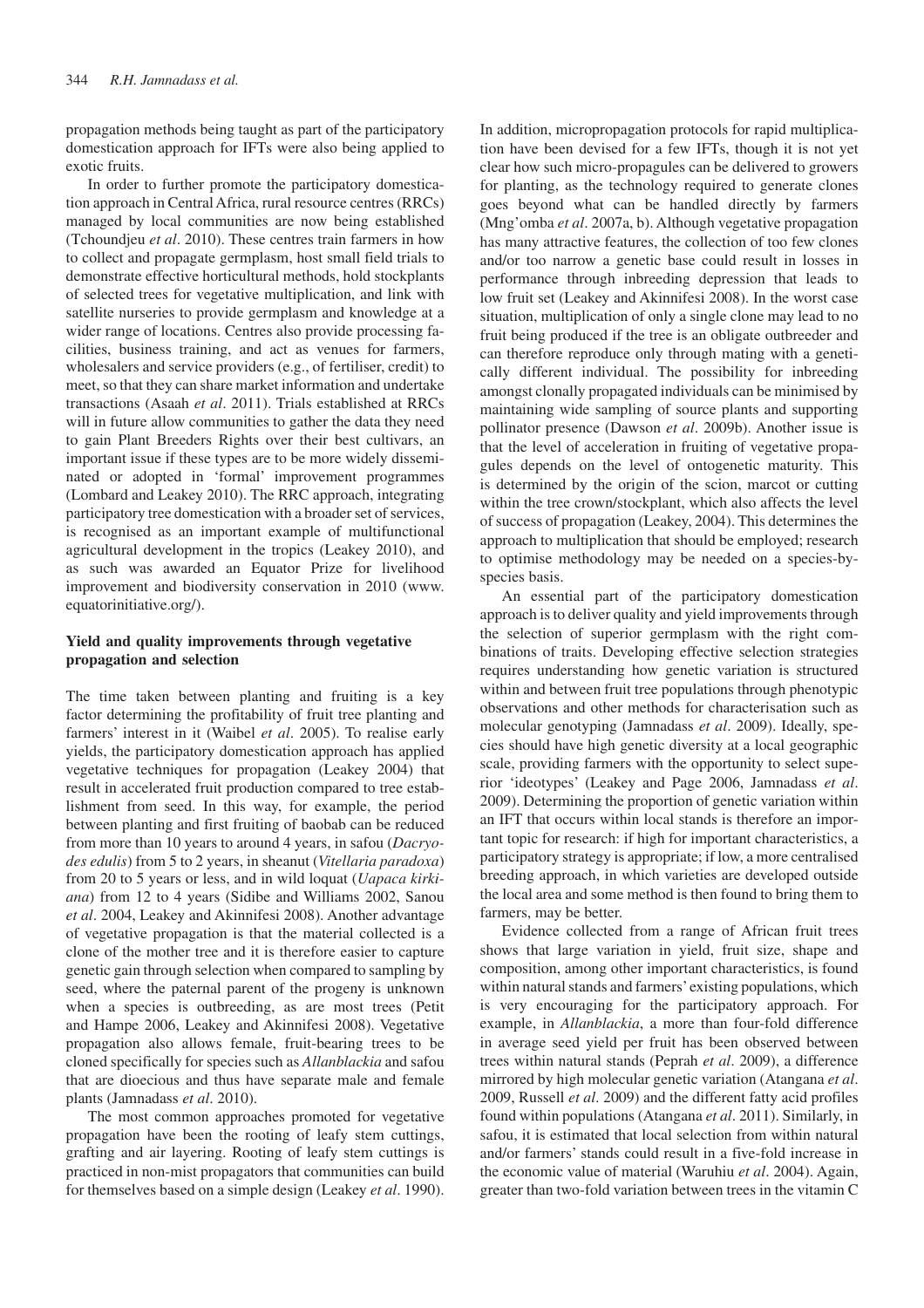content of fruit pulp has been observed in natural populations of marula (Thiongo and Jaenicke 2000), which accords with the high molecular genetic variation also noted in populations (Kadu *et al*. 2006).

The targeted sampling of superior phenotypes during participatory domestication will, however, only be effective for characters of medium to high heritability, because of the environmental heterogeneity of collection sites (White *et al*. 2007). Research suggests that heritability in characters such as fruit yield and quality may be reasonably high compared to other tree traits (Ræbild *et al*. 2011 and references therein, although see Atangana *et al*. 2011). That this is the case for particular species can however only be confirmed through controlled field trials in which different selections are brought together into a uniform environment. Even using the participatory domestication approach, therefore, a degree of centralised activity to compare genotypes, as one might do when undertaking 'formal' breeding, is necessary to understand the potential genetic gains that are achievable through farmer selection (Cornelius *et al*. 2006, Weber *et al*. 2009). Such studies are required on a wide range of IFTs (Ræbild *et al*. 2011), possibly based at RRCs. More research is also needed on within-population genetic variation in the chemical composition of different fruits (Leakey 1999).

## EXOTIC FRUITS TO COMPLEMENT THE CULTIVATION OF INDIGENOUS SPECIES

## **The 'south-south' transfer of cultivars**

During exercises to determine which IFTs are the farmers' priorities, exotics such as avocado, mango and orange are often also mentioned (Table 1). Often, these exotics were introduced into Africa many centuries ago. For example, mango and banana from Asia were already present in the sub-Sahara in the  $14<sup>th</sup>$  Century according to the Arabian traveller Ibn Battuta (Vinceti *et al*. 2009). Farmers often now think of these species as indigenous. Many of the cultivars now grown by African smallholders are derived from these ancient introductions, but they do not perform well when compared to more modern cultivars developed elsewhere. For example, various local mango varieties in Kenya are considered stringy in texture and are not well matched to current consumer preferences (FAO 2004, Kehlenbeck *et al*. 2010).

To revitalise sub-Saharan smallholder production of these long-present species, two approaches are possible. The first is to breed new cultivars within the sub-Sahara based on the existing 'landrace' gene pool, while the second is to renew 'south-south' linkages to bring in superior cultivars developed outside the region. Taking advantage of new cultivars developed elsewhere is likely to be the more cost effective approach because local landraces in Africa may be based on a very narrow genetic base with limited potential for gain, and there seems little benefit in duplicating breeding efforts already undertaken in other locations (Ray 2002, Samson 2003). However, the 'transfer' approach requires that introduced material be compared with existing local cultivars under African conditions, so that the level of potential gain in yield and/or quality is quantified. A recent example of the success of south-south transfer has been the introduction of new varieties of ber from Asia into Sahelian countries (Danthu *et al*. 2004). In this case, the species is in fact indigenous to both the sub-Sahara and Asia, but varieties developed in Asia perform significantly better when introduced and tested against local types in West Africa (Kalinganire *et al*. 2008, Ræbild *et al*. 2011). There is also great potential for renewed transfers of fruits such as guava (*Psidium guajava*), tamarind, pomegranate (*Punica granatum*), papaya (*Carica papaya*), custard apple (*Annona squamosa*) and jackfruit (*Artocarpus heterophyllus*) (www.fao.org/hortivar/index.jsp).

Undertaking the international exchange of planting material is however complicated by a lack of effective coordination amongst relevant legislations, such as the Convention on Biological Diversity (CBD), Plant Breeders Rights and phytosanitary import requirements. Although current rules that control transfers were devised with the best of intentions (e.g., to protect the rights of those that have domesticated the species), their net effect has in recent decades been to significantly restrict exchange that could benefit farmers and consumers more widely. At the same time, a situation in which unregulated germplasm exchange out of Africa resulted in the cultivation of African indigenous fruits in other continents and the out-competition of African smallholders is clearly not desirable, such as happened in the past with oil palm, *Elaeis guineensis* (Simons and Leakey 2004). The harmonisation of regulations to remove unintended hindrances while providing the right level of protection is therefore crucial (Gepts 2004, Koskela *et al*. 2009). Members of the Consultative Group on International Agricultural Research, of which ICRAF is one, may have an important role to play in facilitating harmonisation and transfer.

#### **Supporting small-scale commercial suppliers of planting material**

Once superior exotic fruit cultivars have been introduced into Africa, they need to be delivered to smallholders to plant them, along with the new management methods needed to assure maximum performance. These apparently simple steps require greatly improved national-level tree germplasm delivery systems (Dawson *et al*. 2009b). The problem is that national-level suppliers, such as tree seed centres and horticultural research institutes, are unable to reach smallholders because of the high costs involved in dealing with widely dispersed clients that each requires only a small number of individuals of a particular tree species (Graudal and Lillesø 2007). This difficulty in access is one reason (amongst others described above) why the participatory domestication approach has been favoured when promoting indigenous fruit cultivation, as germplasm delivery to farmers is assured by their being directly involved in genetic improvement; in the case of exotic cultivars developed internationally, an alternative approach to farmer delivery is clearly required (Koskela *et al*. 2009).

Graudal and Lillesø (2007) have suggested that smallscale, decentralised, private nursery operators with low investment overheads provide the best basis for ensuring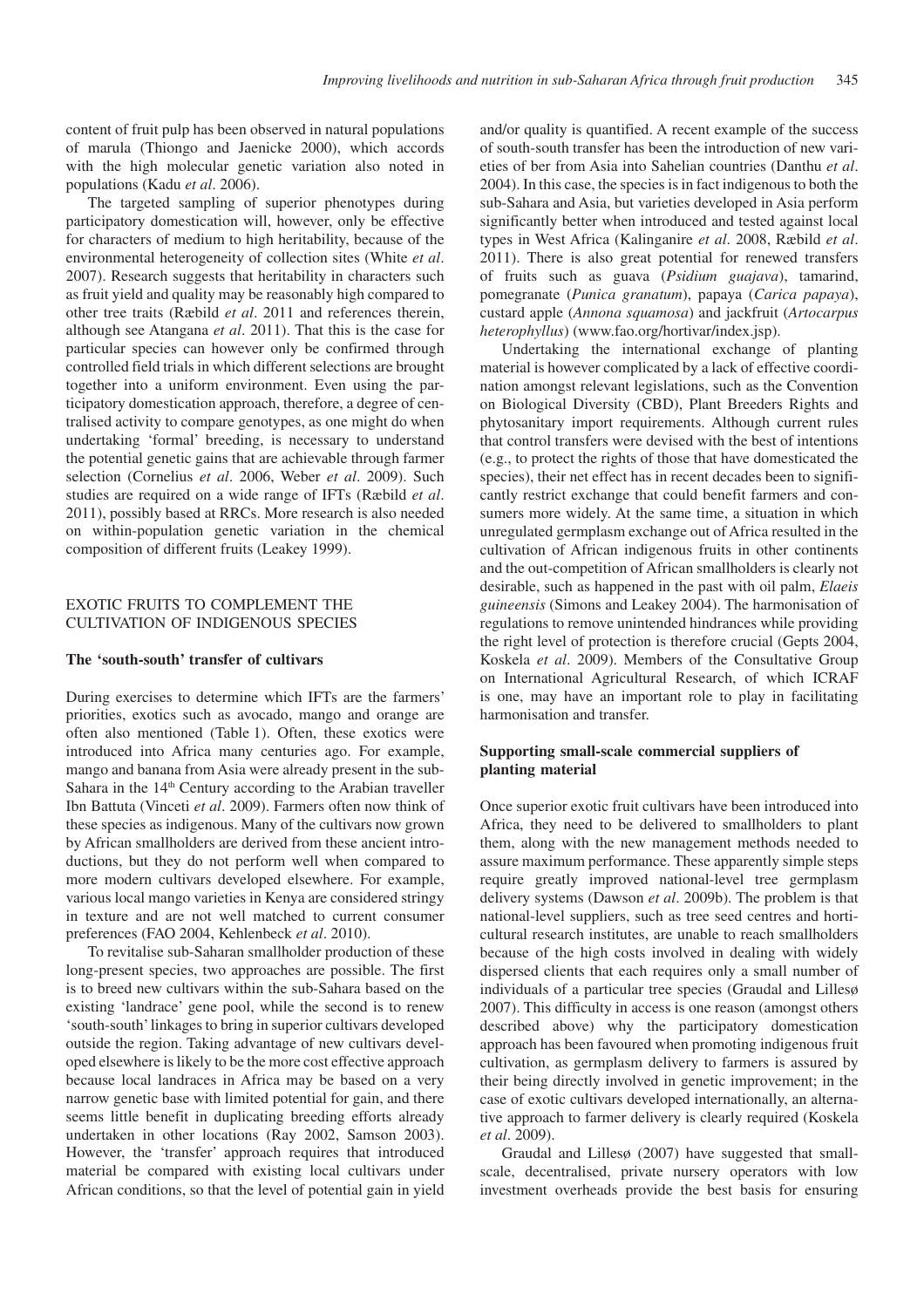reach and sustainability in delivering healthy plants of new exotic fruit tree cultivars to farmers (see also Muriuki 2005). These entrepreneurs are currently being supported through training in successful propagation methods and business management, and through the provision of 'starter' germplasm for stockplant blocks. Greater support is however required to introduce new policies to discourage the common NGO practice of providing subsidised tree planting material to farmers, since this discourages the involvement of small-scale entrepreneurial suppliers (Brandi *et al*. 2007).

Lessons on what type of support to these entrepreneurs is likely to work best can be gleaned from the crop sector, which is generally more advanced (Graudal and Lillesø 2007, Lillesø *et al*. 2011). Innovations there are being tested in the Programme for Africa's Seed Systems (PASS, www.agraalliance.org/section/work/seeds), the Vegetable Breeding and Seed Systems programme (vBSS, www.avrdc.org) and in other initiatives. PASS is concerned with broadening smallholder access to a range of agricultural inputs including improved staple crop seed, while vBSS involves supporting small African seed companies to supply new indigenous and exotic vegetable cultivars. Possibly, the delivery of tree germplasm can be made to 'piggyback' on crop seed delivery (Nathan *et al*. 2005). At some level, linkages also need to be established between the RRCs designed to promote the participatory domestication of IFTs (see above) and the delivery systems for exotic fruit trees, in a manner that supports the livelihoods of the people involved in both; this remains an important topic for research.

# EXPANDING AND IMPROVING MARKETS AND MARKETING SYSTEMS FOR INDIGENOUS AND EXOTIC FRUITS

#### **Market supply and demand**

The recommended daily consumption of fruit and vegetables is a minimum of 400 g per person (World Health Organization [WHO] guidelines) but in sub-Saharan Africa it is significantly lower (Ruel *et al*. 2005, FAOSTAT at www.fao.org). Figures for fruit consumption in a range of countries in the region illustrate this (Table 2): in East Africa, for example, mean consumption is only 35g per person per day, one of the lowest levels in the world. One reason why current consumption is so low is that households with limited incomes focus on purchasing staples that provide relatively cheap and 'concentrated' sources of carbohydrate to meet basic energy needs, leaving only a small fraction of the family budget to spend on other foods such as fruit and vegetables (Ruel *et al*. 2005).

Domestic markets for fruit are, however, predicted to grow rapidly in the next two decades in sub-Saharan Africa as economies grow and provide local consumers more income to spend on fruit, and as human populations increase and a

trend to urbanisation continues (IMF 2008, Bill and Melinda Gates Foundation, personal communication). This raises the issue of how much extra fruit in total needs to be consumed within African nations to meet WHO guidelines. Calculations show that, for example, more than a million tonnes annually would be required in each of Ethiopia, Ghana, Kenya, Mozambique, Tanzania and Uganda (Table 2). This provides some indication of the potential incomes for farmers, in the order of hundreds of millions of US Dollars annually, in supplying domestic markets in the future, if fruit can be produced and delivered to consumers more effectively.

A particular opportunity to develop domestic markets and influence child nutrition involves consideration of 'home grown school feeding' (HGSF). Traditionally, school feeding programmes in food-insecure areas of the sub-Sahara have relied on foods of limited nutritional quality and variety that have often been sourced from outside the region (Bundy *et al*. 2009, WFP 2009). In contrast, HGSF initiatives seek to link schools with local agricultural producers to promote a more diverse, nutritionally-balanced range of foods (WFP 2008). These programmes are currently in the pilot stage, with the New Partnership for Africa's Development (NEPAD) and the World Food Programme inviting twelve countries<sup>1</sup> to test implementation, but political support for HGSF is expected to grow in future years (WFP 2009). Another notable opportunity is to supply the rapidly developing supermarket sector in sub-Saharan Africa, although these retailers may favour linkages with medium- or large-scale farmers rather than smallholders, in order to operate greater control over the supply chain (Neven and Reardon 2004).

Export markets for smallholders' produce should also not be neglected, though these are currently much smaller in volume and value than local sales (Table 2, www. worldmapper.org). For example, mango exports are around 4% of total production only for sub-Saharan African countries for which data are available<sup>2</sup> (FAO 2005b), the rest of the crop being consumed locally. South Africa, where the export value of exotic fruits exceeds domestic markets  $($   $\sim 65\%$  of revenues from export, South Africa Agricultural Research Council figures for 2005), is an exception. It is unlikely that other nations will be able to replicate South Africa's success that is based on good infrastructure and large commercial fruit production enterprises rather than smallholders. Niche markets have developed, however, for various indigenous fruits among expatriate African communities and these could be more widely promoted to benefit small producers (Awono *et al*. 2002). In addition, new markets for indigenous fruits may develop as consumers in high-income nations experiment with new tastes. Entering these markets, however, requires that non-tariff barriers to trade, such as the European Union (EU) Novel Foods Regulation (which requires costly safety checks on 'new' foods) and importing countries' stringent phytosanitary requirements for fresh fruits, be addressed (Hermann 2009, www.phytotradeafrica.com).

<sup>&</sup>lt;sup>1</sup> Angola, Democratic Republic of Congo, Ethiopia, Ghana, Kenya, Malawi, Mali, Mozambique, Nigeria, Senegal, Uganda and Zambia.

<sup>2</sup> Average figures for Cote d'Ivoire, Kenya, Mali and Sudan, for the years 1996 to 2004 inclusive.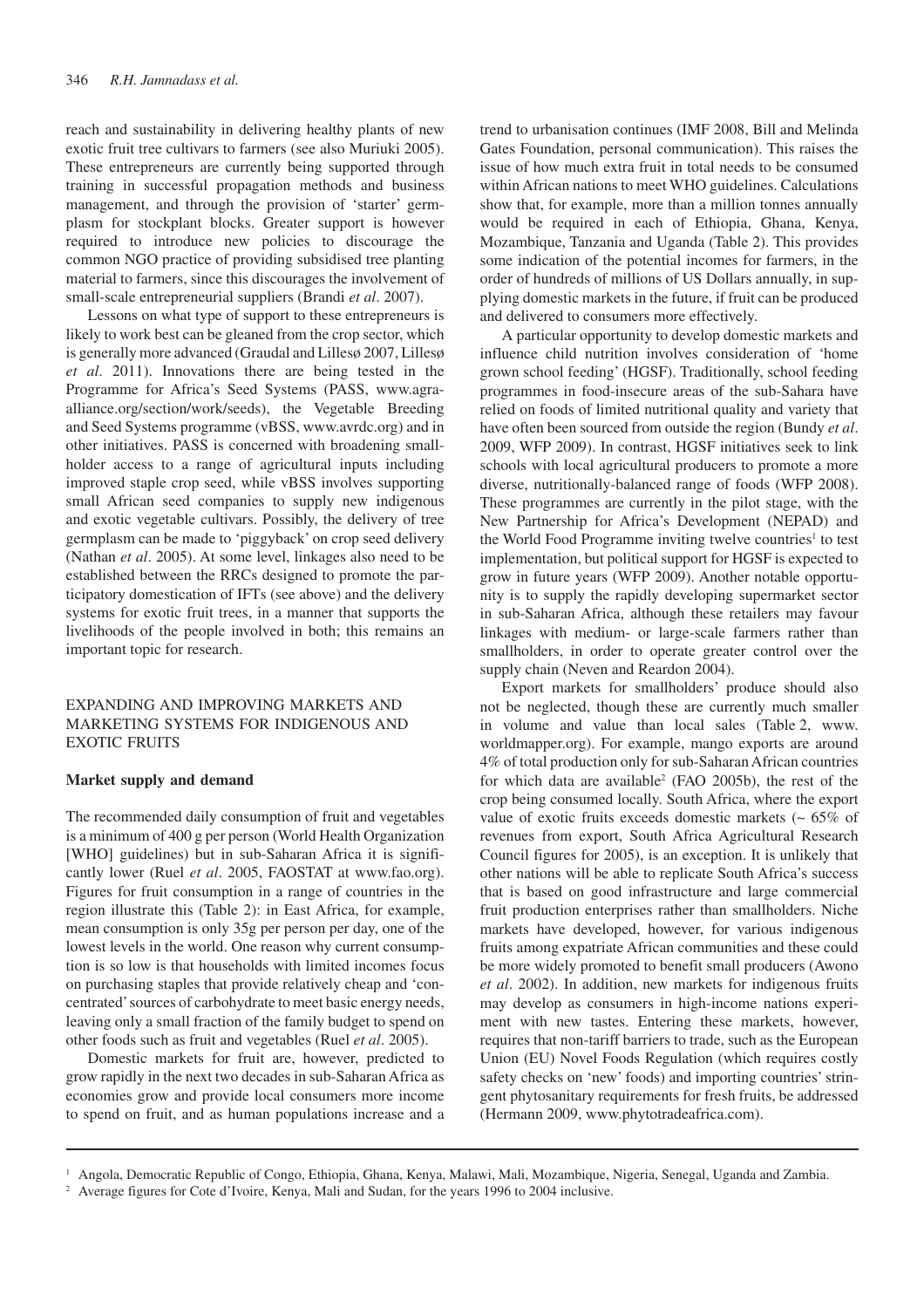| Country    | Average<br>domestic fruit<br>consumption<br>(g/person/<br>$day)*$ | Average $%$<br>family food<br>budget spent<br>on fruit* | Human<br>population<br>(millions) <sup><math>\varphi</math></sup> | <b>Annual</b><br>national deficit<br>in fruit<br>consumption<br>(thousands of<br>$t$ onnes $)^s$ | Average annual<br>value of the<br>fruit export<br>market<br>(thousands of<br><b>US Dollars</b> ) <sup>^</sup> | Average annual<br>percentage of<br>all exports <sup>^</sup> |
|------------|-------------------------------------------------------------------|---------------------------------------------------------|-------------------------------------------------------------------|--------------------------------------------------------------------------------------------------|---------------------------------------------------------------------------------------------------------------|-------------------------------------------------------------|
| Burundi    | 41                                                                | 1.8                                                     | 8.2                                                               | 476                                                                                              | 12                                                                                                            | < 0.1                                                       |
| Ethiopia   | 4                                                                 | 0.4                                                     | 81.0                                                              | 5 7 9 5                                                                                          | 2049                                                                                                          | 0.3                                                         |
| Ghana      | 64                                                                | 2.1                                                     | 23.0                                                              | 1 1 4 2                                                                                          | 116 654                                                                                                       | 2.9                                                         |
| Guinea     | 103                                                               | 3.7                                                     | 9.2                                                               | 326                                                                                              | 3 0 1 2                                                                                                       | 0.3                                                         |
| Kenya      | 71                                                                | 1.9                                                     | 36.6                                                              | 1723                                                                                             | 41 179                                                                                                        | 1.5                                                         |
| Malawi     | 30                                                                | 1.9                                                     | 13.6                                                              | 844                                                                                              | 7697                                                                                                          | 1.6                                                         |
| Mozambique | 23                                                                | 1.2                                                     | 21.0                                                              | 1 3 5 7                                                                                          | 24 9 98                                                                                                       | 1.7                                                         |
| Rwanda     | 41                                                                | 4.2                                                     | 9.5                                                               | 551                                                                                              | 73                                                                                                            | < 0.1                                                       |
| Tanzania   | 55                                                                | 2.5                                                     | 39.5                                                              | 2 0 9 1                                                                                          | 53 411                                                                                                        | 4.2                                                         |
| Uganda     | 34                                                                | 1.1                                                     | 29.9                                                              | 1812                                                                                             | 1 3 0 5                                                                                                       | 0.2                                                         |

TABLE 2 *Characteristics of domestic consumption and international fruit markets for 10 countries in sub-Saharan Africa*

\* Data taken from Ruel *et al*. (2005) and based on home production, local collection, purchase and barter. According to Food and Agriculture Organization figures (for 2004, FAOSTAT at www.fao.org), average consumption worldwide is ~ 130 g/person/day, 210 g/person/day in developed countries and 110 g/person/day in developing countries. Africa has the lowest consumption of any continent, with East Africans for example consuming on average only  $\sim$  35 g/person/day.

<sup>ϕ</sup> United Nations Statistics Division's estimates for 2006 (http://unstats.un.org/unsd/).

<sup>\$</sup> Implied deficit based on average domestic fruit consumption/person and total population, and assuming that half of the World Health Organization's recommended intake of fruit and vegetables of 400g/person/day is met by eating fruit.

^ Information taken from the trade performance statistics of the International Trade Centre (www.intracen.org/). Shown is the average annual value of the export market for the years 2002 to 2006 inclusive for edible fruit, nuts, peel of citrus fruit and melons (for most countries the majority represents fresh fruit). Data are likely to be underestimates because informal flows within regions (markets between neighbouring countries) are difficult to account for; nevertheless, the total value of exports is low. Also given for the same period is the average annual value of the market as a percentage of all exports. Over the same period, the equivalent average annual export value for South Africa was approximately 1 billion US Dollars, which represented around 2.5% of all exports from that nation.

## **Improving value chains to bring greater benefits to producers**

Smallholder fruit producers have traditionally been 'price takers' rather than 'price makers' in markets (Ham *et al*., 2008, Jordaan *et al*. 2008). Value chain analysis, which seeks to characterise the processes by which products are brought from production to consumption (*via* harvesting, processing, storage, transport, marketing, etc.) and understand how value is created, has been carried out to identify and overcome bottlenecks in delivery (KIT *et al*. 2006). In Cameroon, for example, value chain analysis indicated important areas for intervention in the njansang (*Ricinodendron heudelotii*) nut market (Tchoundjeu *et al*. 2008). Key issues were the need for better harvest and post-harvest techniques to improve product quality based on market requirements, the need for storage facilities to allow sales to be scheduled to avoid market gluts, the need to strengthen farmers' producer groups to allow direct negotiations with wholesalers, and the need to introduce market information and credit facilities (Facheux *et al*. 2007). Support in these areas resulted in farmers receiving a 31% increase in price for njansang kernels.

TechnoServe (www.technoserve.org) undertook a similar approach to that applied to njansang to analyse the banana market in Kenya and Uganda, where multiple brokerage levels were found to deprive farmers of significant revenues (Milder 2008). Based on this analysis, smallholders were organised into producer business groups (PBGs) linked directly to wholesale banana buyers, which resulted in farmers' incomes rising by over 80% during the project. By 2008, more than 7 000 farmers had been trained to participate in more than 145 PBGs that used text messaging to exchange market information. As a result of the project, participating farmers have become increasingly interested in producing fruit of other species that can also be sold to the same wholesalers (Milder 2008). TechnoServe is applying the lessons from this project to a new initiative to link smallholder producers of mango and passion fruit (*Passiflora edulis*) in Kenya and Uganda to Coca-Cola's supply chain for locallyprocessed and consumed juices (substituting for imported fruit juice concentrate). Greater application of these lessons is required in other countries and on other fruit value chains to bring smallholders more effectively into markets.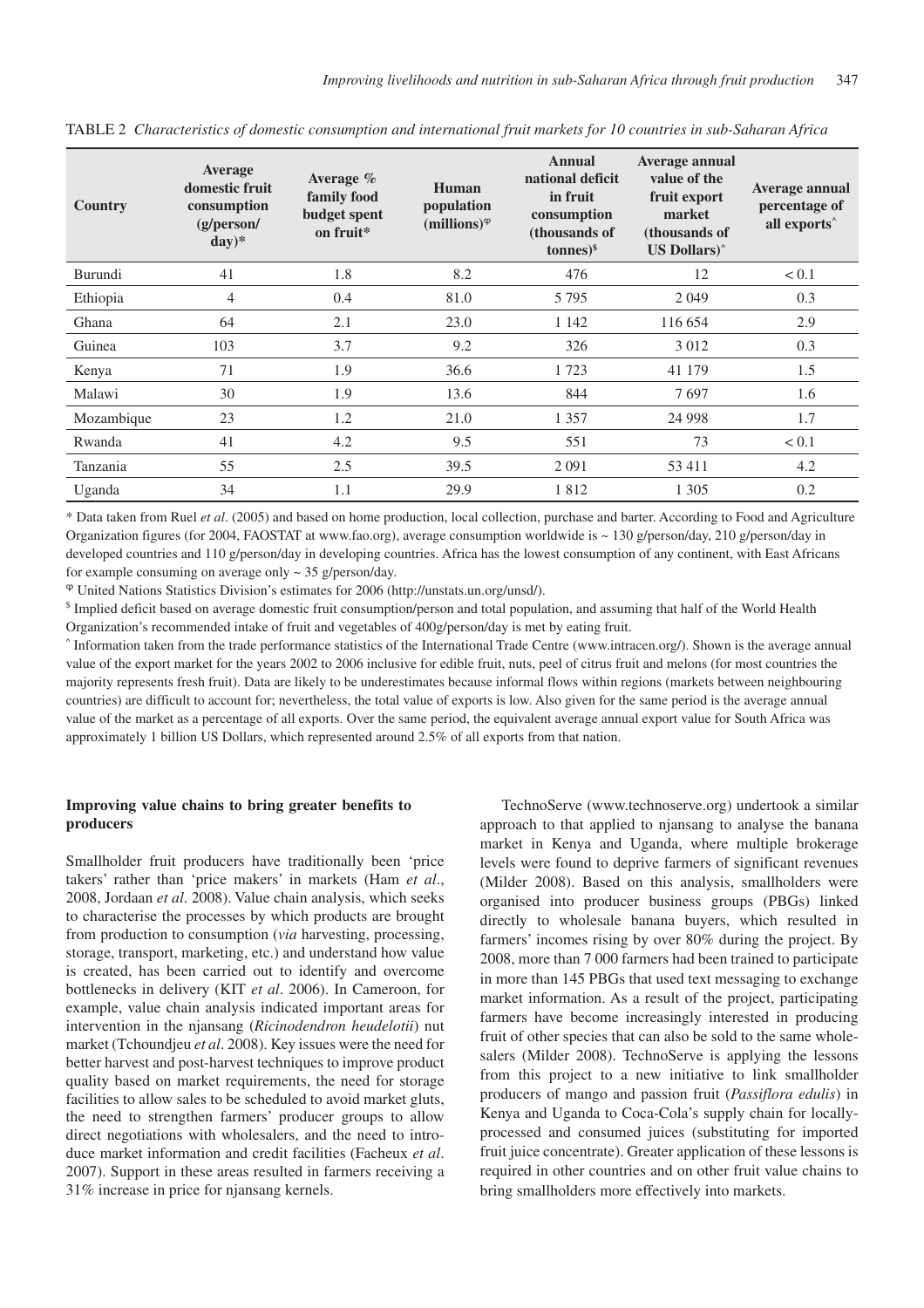#### FINAL REMARKS

Significant gaps in knowledge on the productivity, market value, net returns and other features of smallholder fruit production and markets in sub-Saharan Africa need to be filled to properly guide future investments by private enterprise, governments and development donors (Leakey *et al*. 2005, Schreckenberg *et al*. 2006, Akinnifesi *et al*. 2008). According to the Agricultural Science and Technology Indicators website, public research capacity on fruit promotion (breeding, horticulture, nutrition, pomology, value chain development, processing, market monitoring, etc.) in sub-Saharan Africa is low compared to other regions in the tropics, with only a fifth as many scientists engaged in research per unit area of production as in Asia (www.asti.cgiar.org). This deficit in human capacity must be addressed to continue developing appropriate solutions to current constraints. There is, for example, a need to understand how best to educate consumers on the benefits of eating fruit, and how to respond to the opportunities and challenges presented by climate change. In the first case, it is well known that children can be effective agents of change in societies and teaching them about agriculture and nutrition is considered a wise investment (Sherman 2003). In Kenya, for example, the Education for Sustainable Development initiative includes a Healthy Learning programme aimed at school children that is resulting in attitudinal and behavioural changes in communities (Vandenbosch *et al*. 2009). The effectiveness of such initiatives for fruit promotion in Kenya and elsewhere needs to be explored.

In the case of anthropogenic global warming, tree growth can be more resilient to climate change than annual crop growth (Dawson *et al*. 2011). However, for many fruits, pollination is dependent on specific environmental conditions and on animal vectors that may be adversely affected by change (Bazzaz 1998, FAO 2008, Jamnadass *et al*. 2009). It is important to match both tree and pollinator to newly prevailing environments resulting from climate change at specific locations. To do so involves mathematical modelling based on current species distributions and the predictions of future temperature and rainfall profiles (Kindt *et al*. 2008, Dawson *et al*. 2011). The starting point – information on the ecogeographic range over which species currently grow – is, however, often lacking for indigenous fruits (www.lifemapper. org). This deficiency is currently being addressed through the creation of detailed vegetation maps for Africa; these will become available for Ethiopia, Kenya, Malawi, Rwanda, Tanzania, Uganda and Zambia later in 2011 (en.sl.life.ku.dk/ upload/forestday3.pdf). Multilocational field trials that compare the performance of a range of populations/cultivars across different ecological zones are also required to determine the relative roles of germplasm transfer and local adaptation as strategies for agroforestry production to respond to climate change (Dawson *et al*. 2011).

In conclusion, we recommend that, in the future, particular attention be given to the following eight points:

• Fruit tree portfolios of indigenous and exotic species that spread farmers' production risks and can provide

nutrients to consumers year-round should be devised and promoted across sub-Saharan Africa. To do so, more information is required on species distributions, the priorities of farmers and consumers, genetic variability, fruiting phenology and nutritional composition.

- The expansion of rural resource centres as training, communication and infrastructure hubs for implementing both production and market activities for indigenous fruit trees should be accelerated, scaling up the successful model of the 'Food for Progress' project in Cameroon. The boundaries (under what conditions and involving what partners?) for the successful operation of these centres need to be established. •
- Methods are required for applying intellectual property protection to farmer-derived indigenous fruit tree cultivars, in order to ensure farmers benefit from the wider distribution of the varieties they develop. Ensuring tree domestication issues are included in the pan-African intellectual property agenda, for resolution within global plant variety rights negotiations, is an important requirement. •
- An improvement in yield and quality of exotic fruit trees already grown in the sub-Sahara region is required. This involves the introduction of improved varieties, farm management methods and processing approaches from Asia in particular. Liaising with breeders and regulatory authorities in China, India and Sri Lanka will be essential for bringing in new cultivars and methods. •
- Greater emphasis should be placed on developing commercial, decentralised methods for delivering exotic fruit tree planting material to African smallholders, rather than relying on existing 'formal' suppliers that do not have adequate reach. Lessons on what works best from ongoing research on crop germplasm delivery to farmers need to be adapted and applied to fruit trees. •
- The opportunities presented by home grown school feeding programmes and initiatives to educate school children in the importance of nutrition should receive more attention. Education should include the role of fruit in improving diet, methods for preparation and consumption, and appropriate agroforestry practices for growing fruit and other products and services. •
- Constraints to market development for both indigenous and exotic fruits should be identified and overcome by promoting wider adoption of the value chain approach to analysis. •
- The likely impacts of climate change on indigenous and exotic fruit production should be explored in greater detail so that appropriate species, cultivars and farm management methods can be adopted to increase resilience and adapt to change. •

## ACKNOWLEDGEMENTS

We gratefully acknowledge the contributions of the many colleagues who participated in discussions on this topic and have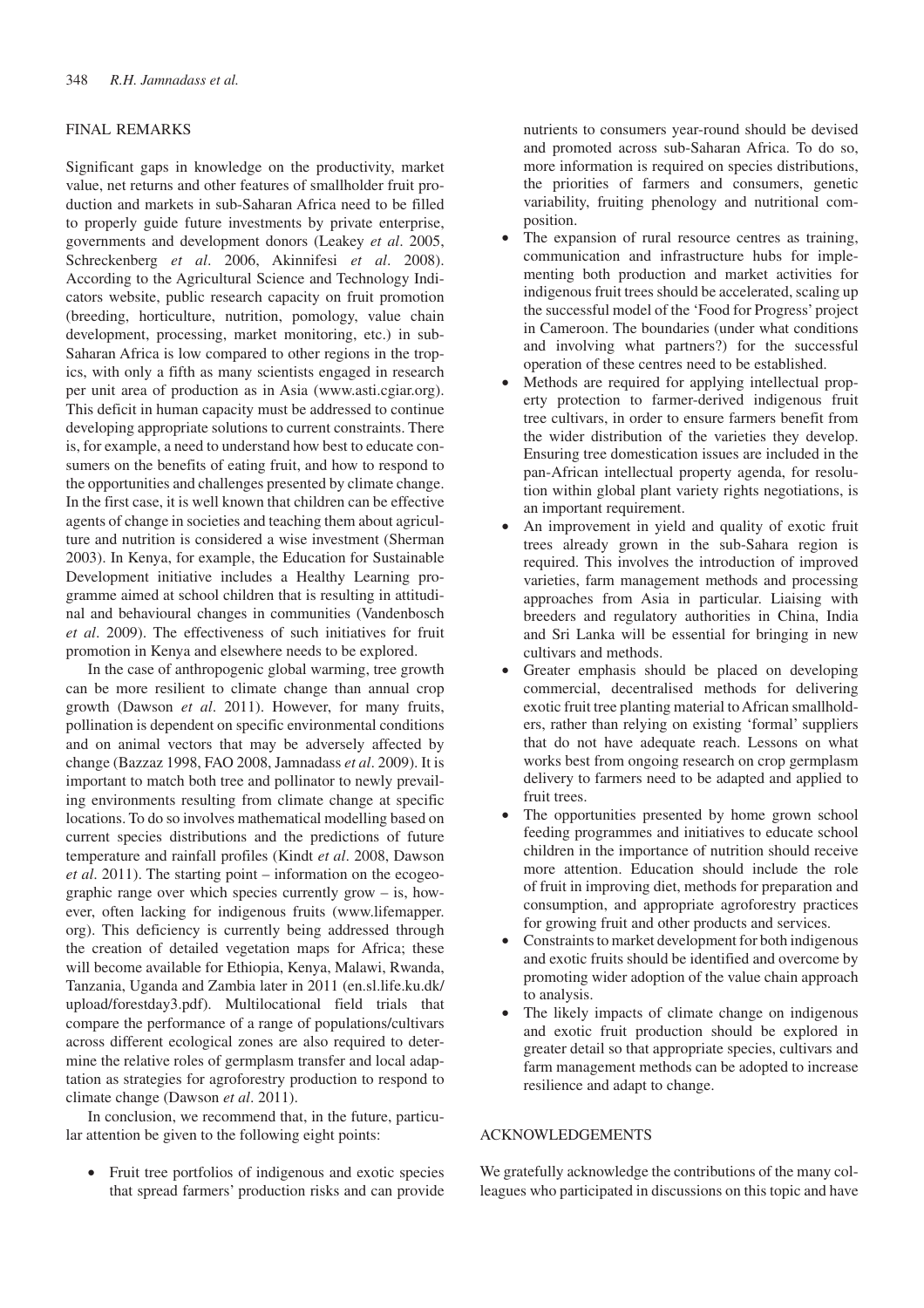undertaken research on fruit at ICRAF, including in particular Ebenezar Asaah, Sammy Carsan, Ann Degrande, Antoine Kalinganire, Katja Kehlenbeck, Roeland Kindt, Ard Lengkeek, Simon Mng'omba, Jonathan Muriuki, Frank Place, Tony Simons, Pal Singh, Tom Vandenbosch and John Weber. Much of the work quoted here was carried out by them. Thanks also to Margaret Hanson who helped in the development of the structure of this paper. Donors that have provided significant support to research at ICRAF on the work presented here include the Belgian Development Cooperation, BMZ, CIDA, Danida, DFID (UK), DGIC, EU, the Government of Ireland through Irish Aid, GTZ, IFAD, USAID, USDA and the Rockefeller Foundation.

# REFERENCES

- AKINNIFESI, F.K., AJAYI, O.C., SILESHI, G., MATA-KALA, P., KWESIGA, F.R., HAM, C., KADZERE, I., MHANGO, J., MNG'OMBA, S.A., CHILANGA, T. and MKONDA, A. 2008. Creating opportunities for domesticating and commercializing indigenous fruit trees in southern Africa. In: AKINNIFESI, F.K., LEAKEY, R. R.B., AJAYI, O.C., SILESHI, G., TCHOUNDJEU, Z., MATAKALA, P. and KWESIGA, F.R. (eds.) *Indigenous fruit trees in the tropics: domestication, utilization and commercialization*. CAB International, Wallingford, UK, in association with the World Agroforestry Centre, Nairobi, Kenya, pp. 137–170.
- AKINNIFESI, F.K., KWESIGA, F., MHANGO, J., CHILANGA, T., MKONDA, A., KADU, C.A.C., KADZERE, I., MITHÖFER, D., SAKA, J.D.K., SILESHI, G., RAMADHANI, T. and DHLIWAYO, P. 2006. Towards the development of miombo fruit trees as commercial tree crops in southern Africa. *Forests, Trees and Livelihoods* **16**: 103–121.
- AKINNIFESI, F.K., SILESHI, G.W., AJAYI, O.C., AKINNIFESI, A.I., DE MOURA, E.G., LINHARES, J.F.P. and RODRIGUES, I. 2010. Biodiversity of urban homegardens of Sao Luis city, northeastern Brazil. *Urban Ecosystem* **13**: 129–146.
- ASAAH, E.K., TCHOUNDJEU, Z., LEAKEY, R.R.B., TAKOUSTING, B., NJONG, J. and EDANG, I. 2011. Trees, agroforestry and multifunctional agriculture in Cameroon. *International Journal of Agricultural Sustainability* **9**: 110–119.
- ATANGANA, A.R., BEAULIEU, J. and KHASA, D.P. 2009. Wild genetic diversity preservation in a small-sized first generation breeding population of *Allanblackia floribunda* (Clusiaceae). *Tree Genetics and Genomes* **6**: 127–136.
- ATANGANA, A.R., VAN DER VLIS, E., KHASA, D.P., VAN HOUTEN, D., BEAULIEU, J. and HENDRICKX, H. 2011. Tree-to-tree variation in stearic and oleic acid content in seed fat from *Allanblackia floribunda* from wild stands: potential for tree breeding. *Food Chemistry* **126**: 1579–1585.
- AWONO, A., NDOYE, O., SCHRECKENBERG, K., TABUNA, H., ISSERI, F. and TEMPLE, L. 2002. Production and marketing of safou (*Dacryodes edulis*) in Cameroon and internationally: market development issues. *Forests, Trees and Livelihoods* **12**: 125–147.
- AXTELL, B. and FELLOWS, P.J. (eds.). 2008. *Opportunities in fruit and vegetable processing*. Opportunities in food processing series. The African, Caribbean and Pacific-European Union (ACP-EU) Technical Centre for Agricultural and Rural Cooperation (CTA), Wageningen, The Netherlands.
- BAZZAZ, F.A. 1998. Tropical forests in a future climate: changes in biological diversity and impact on the global carbon cycle. *Climate Change* **39**: 317–336.
- BHUTTA, Z.A., AHMED, T., BLACK, R.E., COUSENS, S., DEWEY, K., GUIGLIANI, E., HAIDER, B.A., KIRK-WOOD, B., MORRIS, S.S., SACHDEV, H.P.S. and SHEKAR, M. 2008. What works? Interventions for maternal and child under-nutrition and survival. *The Lancet* **371**: 417–440.
- BLACK, R.E., ALLEN, L.H., BHUTTA, Z.A., CAULFIELD, L.E., DE ONIS, M., EZZATI, M., MATHERS, C. and RIVERA, J. 2008. Maternal and child under-nutrition: global and regional exposures and health consequences. *The Lancet* **371**: 243–260.
- BRANDI, E., LILLESØ, J.-P.B., MOESTRUP, S. and KISERA, H.K. 2007. *Do organisations provide quality seed to smallholders? - A study on tree planting in Uganda, by NGOs and CBOs*. Working Paper No. 8-2007, Development and Environment, Forest and Landscape Denmark, Hørsholm, Denmark.
- BRYCE, J., COITINHO, D., DARNTON-HILL, I., PELLE-TIER, D. and PINSTRUP-ANDERSEN, P. 2008. Maternal and child under-nutrition: effective action at national level. *The Lancet* **371**: 510–526.
- BUNDY, D., BURBANO, C., GROSH, M.E., GELLI, A., JUKE, M. and DRAKE, L. 2009. *Rethinking school feeding: social safety nets, child development, and the education sector*. The World Bank, Washington DC, USA.
- CLEMENT, C.R., CORNELIUS, J.P., PINEDO-PANDURO, M.H. and YUYAMA, K. 2008. Native fruit tree improvement in Amazonia: an overview. In: AKINNIFESI, F.K., LEAKEY, R.R.B., AJAYI, O.C., SILESHI, G., TCHOUNDJEU, Z., MATAKALA, P. and KWESIGA, F.R. (eds.) *Indigenous fruit trees in the tropics: domestication, utilization and commercialization*. CAB International, Wallingford, UK, in association with the World Agroforestry Centre, Nairobi, Kenya, pp. 100–119.
- CORNELIUS, J.P., CLEMENT, C.R., WEBER, J.C., SOTELO-MONTES, C., VAN LEEUWEN, J., UGARTE-GUERRA, L.J., RICSE-TEMBLADERA, A. and AREVALO-LOPEZ, L. 2006. The trade-off between genetic gain and conservation in a participatory improvement programme: the case of peach palm (*Bactris gasipaes* Kunth). *Forests, Trees and Livelihoods* **16**: 17–34.
- COSTELLO, A., ABBAS, M., ALLEN, A., BALL, S., BELL, S., BELLAMY, R., FRIEL, S., GROCE, N., JOHNSON,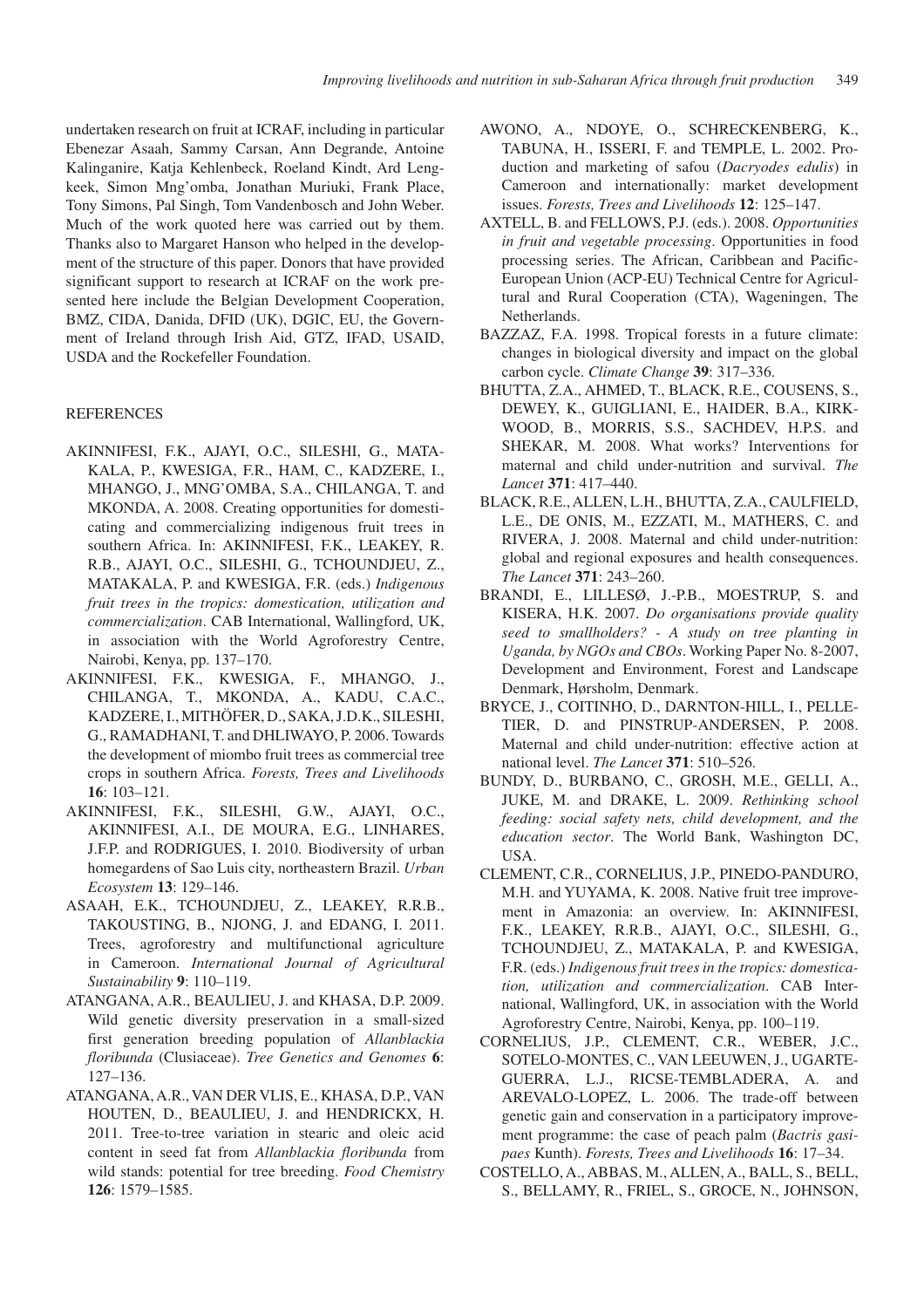A., KETT, M., LEE, M., LEVY, C., MASLIN, M., MCCOY, D., MCGUIRE, B., MONTGOMERY, H., NAPIER, D., PAGEL, C., PATEL, J., DE OLIVEIRA, J.A.P., REDCLIFT, N., REES, H., ROGGER, D., SCOTT, J., STEPHENSON, J., TWIGG, J., WOLFF, J. and PATTERSON, C. 2009. Managing the health effects of climate change. The Lancet Commissions. *The Lancet* **373**: 1693–1733.

- DANTHU, P., TOURÉ, M.A., SOLOVIEV, P. and SAGNA, P. 2004. Vegetative propagation of *Ziziphus mauritiana* var. Gola by micrografting and its potential for dissemination in the Sahelian zone. *Agroforestry Systems* 60: 247–253.
- DAWSON, I.K., GUARINO, L. and JAENICKE, H. 2007. *Underutilised plant species: impacts of promotion on biodiversity*. International Centre for Underutilised Crops Position Paper No. 2. International Centre for Underutilised Crops, Colombo, Sri Lanka.
- DAWSON, I.K., HEDLEY, P., GUARINO, L. and JAENICKE, H. 2009a. Does biotechnology have a role in the promotion of underutilised crops? *Food Policy* **34**: 319–328.
- DAWSON, I.K., LENGKEEK, A., WEBER, J.C. and JAMNADASS, R. 2009b. Managing genetic variation in tropical trees: linking knowledge with action in agroforestry ecosystems for improved conservation and enhanced livelihoods. *Biodiversity and Conservation* **18**: 969–986.
- DAWSON, I.K., VINCETI, B., WEBER, J.C., NEUFELDT, H., RUSSELL, J., LENGKEEK, A.G., KALINGANIRE, A., KINDT, R., LILLESØ, J.-P.B., ROSHETKO, J. and JAMNADASS, R. 2011. Climate change and tree genetic resource management: maintaining and enhancing the productivity and value of smallholder tropical agroforestry landscapes. A review. *Agroforestry Systems* **81**: 67–78.
- DEGRANDE, A., FACHEUX, C., MFOUMOU, C., MBILE, P., TCHOUNDJEU, Z. and ASAAH E. 2006a. Feasibility of farmer-managed vegetative propagation nurseries in the Cameroon. *Forests, Trees and Livelihoods* **16**: 181–190.
- DEGRANDE, A., SCHRECKENBERG, K., MBOSSO, C., ANEGBEH, P., OKAFOR, V. and KANMEGNE J. 2006b. Farmers' fruit tree-growing strategies in the humid forest zone of Cameroon and Nigeria. *Agroforestry Systems* **67**: 159–175.
- FACHEUX, C., TCHOUNDJEU, Z., FOUNDJEM-TITA, D., DEGRANDE, A. and MBOSSO, C. 2007. Optimizing the production and marketing of NTFPs. *African Crop Science Conference Proceedings* **8**: 1249–1254.
- FAO. 2004. *Value chain analysis: a case study of mangoes in Kenya*. Food and Agriculture Organization of the United Nations, Rome, Italy.
- FAO. 2005a. *The state of food insecurity in the world*. Food and Agriculture Organization of the United Nations, Rome, Italy.
- FAO. 2005b. *Tropical fruits compendium*. Commodities and Trade Division, Food and Agriculture Organization of the United Nations, Rome, Italy. Available at www.fao.org/es/ esc/common/ecg/218/en/partcomp\_2005.pdf
- FAO. 2008. *Rapid assessment of pollinators' status: a contribution to the International Initiative for the Conservation and Sustainable Use of Pollinators*. Global Action on Pollination Services for Sustainable Agriculture. Food and Agriculture Organization of the United Nations, Rome, Italy.
- FAO. 2010. *Global forests resources assessment*. FAO Forestry Paper No. 163. Food and Agriculture Organization of the United Nations, Rome, Italy.
- FAULKNER, L., HARRINGTON, J., LEVY, D. and THE, K. 2009. *Commercial opportunities for fruit in Malawi*. ICRAF Working Paper No. 86. The World Agroforestry Centre, Nairobi, Kenya.
- FRANZEL, S., AKINNIFESI, F.K. and HAM, C. 2008. Setting priorities among indigenous fruit tree species in Africa: examples from southern, eastern and western Africa regions. In: AKINNIFESI, F.K., LEAKEY, R.R.B., AJAYI, O.C., SILESHI, G., TCHOUNDJEU, Z., MATAKALA, P. and KWESIGA, F.R. (eds.) *Indigenous fruit trees in the tropics: domestication, utilization and commercialization*. CAB International, Wallingford, UK, in association with the World Agroforestry Centre, Nairobi, Kenya, pp. 1–27.
- FRANZEL, S., JAENICKE, H. and JANSSEN, W. 1996. *Choosing the right trees: setting priorities for multipurpose tree improvement*. ISNAR Research Report No. 8. International Service for National Agricultural Research, The Hague, The Netherlands.
- GARRITY, D.P. 2004. Agroforestry and the achievement of the Millennium Development Goals. *Agroforestry Systems* **61**: 5–17.
- GEPTS, P. 2004. Who Owns Biodiversity, and How Should the Owners Be Compensated? *Plant Physiology* **134**: 1295–1307.
- GRAUDAL, L. and LILLESØ, J.-P.B. 2007. *Experiences and future prospects for tree seed supply in agricultural development support – based on lessons learnt in Danida supported programmes, 1965*–*2005*. The Ministry of Foreign Affairs of Demark, Copenhagen, Denmark.
- HALL, J.B., O'BRIEN, E.M. and SINCLAIR, F.L. (eds.). 2002. Sclerocarya birrea*: a monograph*. School of Agricultural and Forest Sciences Publication No. 19. University of Wales, Bangor, United Kingdom.
- HAM, C., AKINNIFESI, F.K., FRANZEL, S., JORDAAN, D. DU P.S., HANSMANN, C., AJAYI, O.C. and DE KOCK, C. 2008. Opportunities for commercialization and enterprise development of indigenous fruits in southern Africa. In: AKINNIFESI, F.K., LEAKEY, R.R.B., AJAYI, O.C., SILESHI, G., TCHOUNDJEU, Z., MATAKALA, P. and KWESIGA, F.R. (eds.) *Indigenous fruit trees in the tropics: domestication, utilization and commercialization*. CAB International, Wallingford, UK, in association with the World Agroforestry Centre, Nairobi, Kenya, pp. 254– 272.
- HERMANN, M. 2009. The impact of the European Novel Food Regulation on trade and food innovation based on traditional plant foods from developing countries. *Food Policy* **34**: 499–507.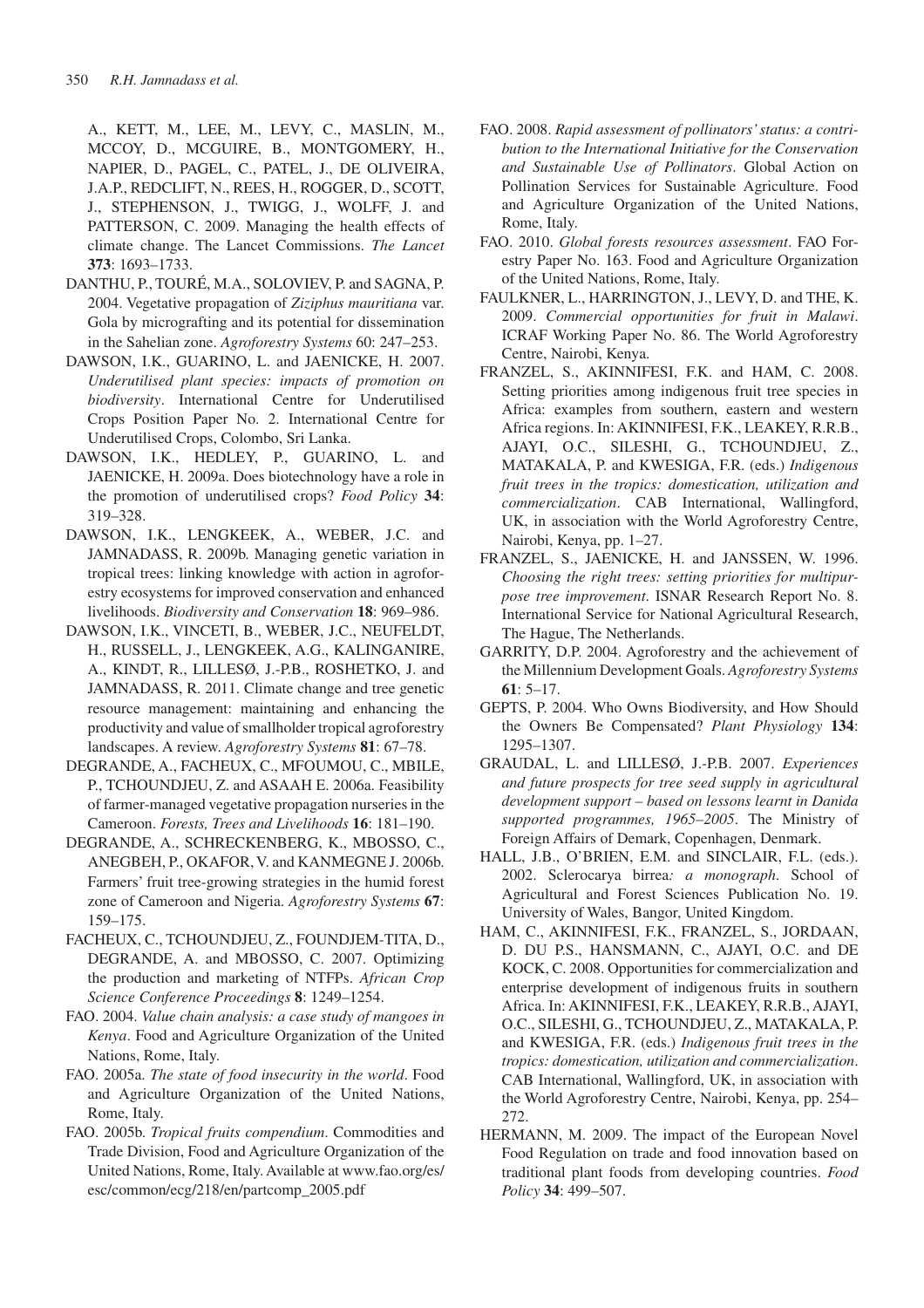- ICUC. 2003. *Improvement of tropical underutilised fruits in Asia*. International Centre for Underutilised Crops, Southampton, United Kingdom.
- IMF. 2008. *Coping with food price increases in sub-Saharan Africa*. The International Monetary Fund, Washington DC, USA. Available at www.imf.org/external/pubs/ft/ survey/so/2008/CAR032008A.htm
- IPGRI, GFU and MSSRF. 2005. *Meeting the Millennium Development Goals with agricultural biodiversity*. Bioversity International (formerly the International Plant Genetic Resources Institute), Rome, Italy, the Global Facilitation Unit for Underutilized Species, Rome, Italy and the MS Swaminathan Research Foundation, Chennai, India.
- JACK, B.K., KOUSKY, C. and SIMS, K.R.E. 2008. Designing payments for ecosystem services: lessons from previous experience with incentive-based mechanisms. *Proceedings of the National Academy of Sciences of the USA* **105**: 9465–9470.
- JAMNADASS, R., DAWSON, I.K., ANEGBEH, P., ASAAH, E., ATANGANA, A., CORDEIRO, N., HENDRICKX, H., HENNEH, S., KADU, C.A.C., KATTAH, C., MISBAH, M., MUCHUGI, A., MUNJUGA, M., MWAURA, L., NDANGALASI, H.J., NJAU, C.S., NYAME, S.K., OFORI, D., PEPRAH, T., RUSSELL, J., RUTATINA, F., SAWE, C., SCHMIDT, L., TCHOUNDJEU, Z. and SIMONS, T. 2010. *Allanblackia*, a new tree crop in Africa for the global food industry: market development, smallholder cultivation and biodiversity management. *Forests, Trees and Livelihoods* **19**: 251–268.
- JAMNADASS, R., LOWE, A. and DAWSON, I.K. 2009. Molecular markers and the management of tropical trees: the case of indigenous fruit. *Tropical Plant Biology* **2**:  $1 - 12$ .
- JENSEN, J.S., BAYALA, J., SANOU, H., KORBO, A., RÆBILD, A., KAMBOU, S., TOUGIANI, A., BOUDA, H-N., LARSEN, A.S. and PARKOUDA, C. 2011. A research approach supporting domestication of Baobab (*Adansonia digitata* L.) in West Africa. *New Forests* **41**: 317–335.
- JORDAAN, D. DU P.S., AKINNIFESI, F.K., HAM, C. and AJAYI, O.C. 2008. The feasibility of small-scale indigenous fruit processing enterprises in southern Africa. In: AKINNIFESI, F.K., LEAKEY, R.R.B., AJAYI, O.C., SILESHI, G., TCHOUNDJEU, Z., MATAKALA, P. and KWESIGA, F.R. (eds.) *Indigenous fruit trees in the tropics: domestication, utilization and commercialization*. CAB International, Wallingford, UK, in association with the World Agroforestry Centre, Nairobi, Kenya, pp. 273–287.
- KADU, C.A.C., IMBUGA, M., JAMNADASS, R. and DAWSON, I.K. 2006. Genetic management of indigenous fruit trees in southern Africa: a case study of *Sclerocarya birrea* based on nuclear and chloroplast variation. *South African Journal of Botany* **72**: 421–427.
- KADZERE, I., WATKINS, C.B., MERWIN, I.A., AKIN-NIFESI, F.K., SAKA, J.D.K. and MHANGO, J. 2006. Harvesting and post-harvesting handling practices and

characteristics of *Uapaca kirkiana* (Muell. Agr.) fruits: a survey of roadside markets in Malawi. *Agroforestry Systems* **68**: 133–142.

- KALINGANIRE, A., WEBER, J.C., UWAMARIYA, A. and KONE, B. 2008. Domestication, utilization and marketing of indigenous fruit trees in West and Central Africa. In: AKINNIFESI, F.K., LEAKEY, R.R.B., AJAYI, O.C., SILESHI, G., TCHOUNDJEU, Z., MATAKALA, P. and KWESIGA, F.R. (eds.) *Indigenous fruit trees in the tropics: domestication, utilization and commercialization*. CAB International, Wallingford, UK, in association with the World Agroforestry Centre, Nairobi, Kenya, pp. 171–185.
- KEATINGE, J.D.H., WALIYAR, F., JAMNADASS, R.H., MOUSTAFA, A., ANDRADE, M., DRECHSEL, P., HUGHES, J.A., KADIRVEL, P. and LUTHER, K. 2010. Relearning old lessons for the future of food – by bread alone no longer: diversifying diets with fruit and vegetables. *Crop Science* **50**: S51–S62.
- KEHLENBECK, K., ROHDE, E., NJUGUNA, J.K., OMARI, F., WASILWA, L. and JAMNADASS, R. 2010. Mango cultivar diversity and its potential for improving mango productivity in Kenya. In: *Transforming agriculture for improved livelihoods through agricultural product value chains*. Proceedings of the 12<sup>th</sup> KARI biennial scientific conference, Kenya Agricultural Research Institute, Nairobi, Kenya, pp. 657–665.
- KINDT, R., LILLESØ, J.-P.B., VAN BREUGEL, P., NZISA, A., ORWA, C., GRAUDAL, L., NYABENGE, M. and JAMNADASS, R. 2008. *Potential natural vegetation of south-western Kenya for selection of indigenous tree species: CD-ROM with electronic versions of the map, species selection tool and detailed descriptions for a subset of species*. The World Agroforestry Centre, Nairobi, Kenya.
- KIT, FAIDA MALI and IIRR. 2006. *Chain empowerment: supporting African farmers to develop markets*. Royal Tropical Institute, Amsterdam, The Netherlands, Faida Market Link, Arusha, Tanzania and the International Institute of Rural Reconstruction, Nairobi, Kenya.
- KOSKELA, J., VINCETI, B., DVORAK, W., BUSH, D., DAWSON, I., LOO, J., KJAER, E.D., NAVARRO, C., PADOLINA, C., BORDÁCS, S., JAMNADASS, R., GRAUDAL, L. and RAMAMONJISOA, L. 2009. *The use and movement of forest genetic resources for food and agriculture*. Background Study Paper No. 44. The Commission on Genetic Resources for Food and Agriculture, Food and Agriculture Organization of the United Nations, Rome, Italy.
- LEAKEY, R.R.B. 1999. Potential for novel food products from agroforestry trees. *Food Chemistry* **64**: 1–14.
- LEAKEY, R.R.B. 2004. Physiology of vegetative reproduction. In: BURLEY, J., EVANS, J and YOUNGQUIST, J.A. (eds.) *Encyclopaedia of forest sciences*. Academic Press, London, UK, pp. 1655–1668.
- LEAKEY, R.R.B. 2010. Agroforestry: a delivery mechanism for multi-functional agriculture. In: KELLIMORE, L.R. (ed.) *Handbook on agroforestry: management practices*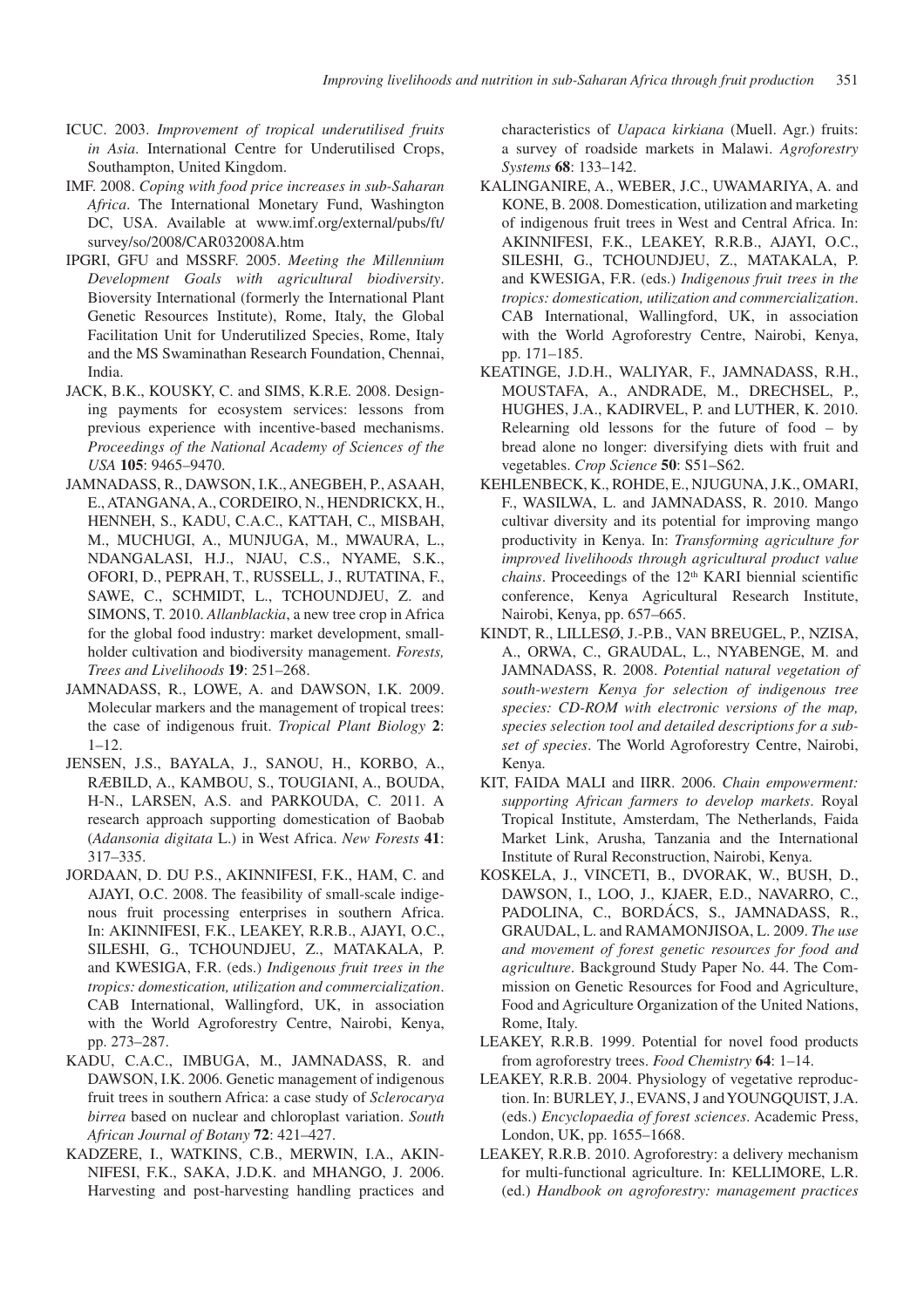*and environmental impact*. Environmental Science, Engineering and Technology Series. Nova Science Publishers, Hauppauge, USA, pp. 461–471.

- LEAKEY, R.R.B. and AKINNIFESI, F.K. 2008. Towards a domestication strategy for indigenous fruit trees in the tropics. In: AKINNIFESI, F.K., LEAKEY, R.R.B., AJAYI, O.C., SILESHI, G., TCHOUNDJEU, Z., MATAKALA, P. and KWESIGA, F.R. (eds.) *Indigenous fruit trees in the tropics: domestication, utilization and commercialization*. CAB International, Wallingford, UK, in association with the World Agroforestry Centre, Nairobi, Kenya, pp. 28–49.
- LEAKEY, R.R.B., MESÉN, J.F., TCHOUNDJEU, Z., LONG-MAN, K.A., DICK, J., NEWTON, A.C., MATIN, A., GRACE, J., MUNRO, R.C. and MUTHOKA, P.N. 1990. Low-technology techniques for the vegetative propagation of tropical trees. *Commonwealth Forestry Review* **69**: 247–257.
- LEAKEY, R.R.B. and NEWTON, A.C. 1994. Domestication of 'Cinderella' species as the start of a woody-plant revolution. In LEAKEY, R.R.B. and NEWTON, A.C. (eds.) *Tropical trees: the potential for domestication and the rebuilding of forest resources*. HMSO, London, UK, pp. 3–4.
- LEAKEY, R.R.B. and PAGE, T. 2006. The 'ideotype concept' and its application to the selection of 'AFTP' cultivars. *Forests, Trees and Livelihoods* **16**: 5–16.
- LEAKEY, R.R.B., SCHRECKENBERG, K. and TCHOUND-JEU, Z. 2003. The participatory domestication of West African indigenous fruits. International Forestry Review **5**: 338–347.
- LEAKEY, R.R.B., TCHOUNDJEU, Z., SCHRECKEN-BERG, K., SHACKLETON, S.E. and SHACKLETON, C.M. 2005. Agroforestry tree products (AFTPs): targeting poverty reduction and enhanced livelihoods. *International Journal of Agricultural Sustainability* **3**: 1–23.
- LEAKEY, R.R.B., TCHOUNDJEU, Z., SCHRECKEN-BERG, K., SIMONS, A.J., SHACKLETON, S., MANDER, M., WYNBERG, R., SHACKLETON, C. and SULLIVAN, C. 2007. Trees and markets for agroforestry tree products: targeting poverty reduction and enhanced livelihoods. In: GARRITY, D., OKONO, A., PARROTT, M. and PARROTT, S. (eds.) World agroforestry into the future. The World Agroforestry Centre, Nairobi, Kenya, pp. 11–22.
- LILLESØ, J-P.B., GRAUDAL, L., MOESTRUP, S., KJÆR, E.D., KINDT, R., MBORA, A., DAWSON, I., MURIUKI, J., RÆBILD, A. and JAMNADASS, R. 2011. Innovation in input supply systems in smallholder agroforestry: seed sources, supply chains and support systems. *Agroforestry Systems* (Still in press).
- LOMBARD, C. and LEAKEY, R.R.B. 2010. Protecting the rights of farmers and communities while securing long term market access for producers of non-timber forest products: experience in southern Africa. *Forests, Trees and Livelihoods* **19**: 235–249.
- MAGHEMBE, J.A., SIMONS, A.J., KWESIGA, F. and RARIEYA, M. (eds.). 1998. *Selecting indigenous fruit*

*trees for domestication in southern Africa: priority setting with farmers in Malawi, Tanzania, Zambia and Zimbabwe*. The World Agroforestry Centre, Nairobi, Kenya.

- MILDER, B. 2008. Closing the gap: reaching the missing middle and rural poor through value chain finance. *Enterprise Development and Microfinance* **19**: 301–316.
- MILLER, R.P. and NAIR, P.K.R. 2006. Indigenous agroforestry systems in Amazonia: from prehistory to today. *Agroforestry Systems* **66**: 151–164.
- MNG'OMBA, S.A., AKINNIFESI, F.K., SILESHI, G., AJAYI, O.C., CHAKEREDZA, S. and MWASE, W.F. 2008. A decision support tool for propagating miombo indigenous fruit trees of southern Africa. *African Journal of Biotechnology* **7**: 4677–4686.
- MNG'OMBA, S.A., DU TOIT, E.S., AKINNIFESI, F.K. and VENTER, H.M. 2007a. Effective preconditioning methods for *in vitro* propagation of *Uapaca kirkiana* Müell Arg. tree species. *African Journal of Biotechnology* **6**: 1670–1676.
- MNG'OMBA, S.A., DU TOIT, E.S., AKINNIFESI, F.K. and VENTER, H.M. 2007b. Repeated exposure of jacket plum (*Pappea capensis*) micro-cuttings to indole-3-butyric acid (IBA) improved *in vitro* rooting capacity. *South African Journal of Botany* **73**: 230–235.
- MÜLLER, C., CRAMER, W., HARE, W.L. and LOTZE-CAMPEN, H. 2011. Climate change risks for African agriculture. *Proceedings of the National Academy of Sciences of the USA* **108**: 4313–4315.
- MUOK, B.O., OWUOR, B., DAWSON, I. and WERE, J. 2001. The potential of indigenous fruit trees: result of a study in Kitui District, Kenya. *Agroforestry Today* **12**: 13–15.
- MURIUKI, J.K. 2005. *Informal agroforestry tree seed quality and supply systems: a case of peri-urban Nairobi, Meru and western Kenya*. MSc thesis, Kenyatta University, Nairobi, Kenya.
- NAIR, P.K.R., KUMAR, B.M. and NAIR, V.D. 2009. Agroforestry as a strategy for carbon sequestration. *Journal of Plant Nutrition and Soil Science* **172**: 10–23.
- NATHAN, I., SHRESTHA, K.B., JHA, P.K. and SUVEDI, S. 2005. *Commercial distribution of tree seed in small bags: results from a pilot and action research project in Nepal*. Development and Environment Working Paper No. 9-2005. Forest and Landscape Denmark, Hørsholm, Denmark.
- NEGIN, J., REMANS, R., KARUTI, S. and FANZO, J.C. 2009. Integrating a broader notion of food security and gender empowerment into the African Green Revolution. *Food Security* **3**: 351–360.
- NEVEN, D. and REARDON, T. 2004. The rise of Kenyan supermarkets and the evolution of their horticulture product procurement systems. *Development Policy Review* **22**: 669–699.
- PEPRAH, T., OFORI, D.A., SIAW, D.E.K.A., ADDO-DANSO, S.D., COBBINAH, J.R., SIMONS, A.J. and JAMNADASS, R. 2009. Reproductive biology and characterization of *Allanblackia parviflora* A. Chev. in Ghana. *Genetic Resources and Crop Evolution* **56**: 1037– 1044.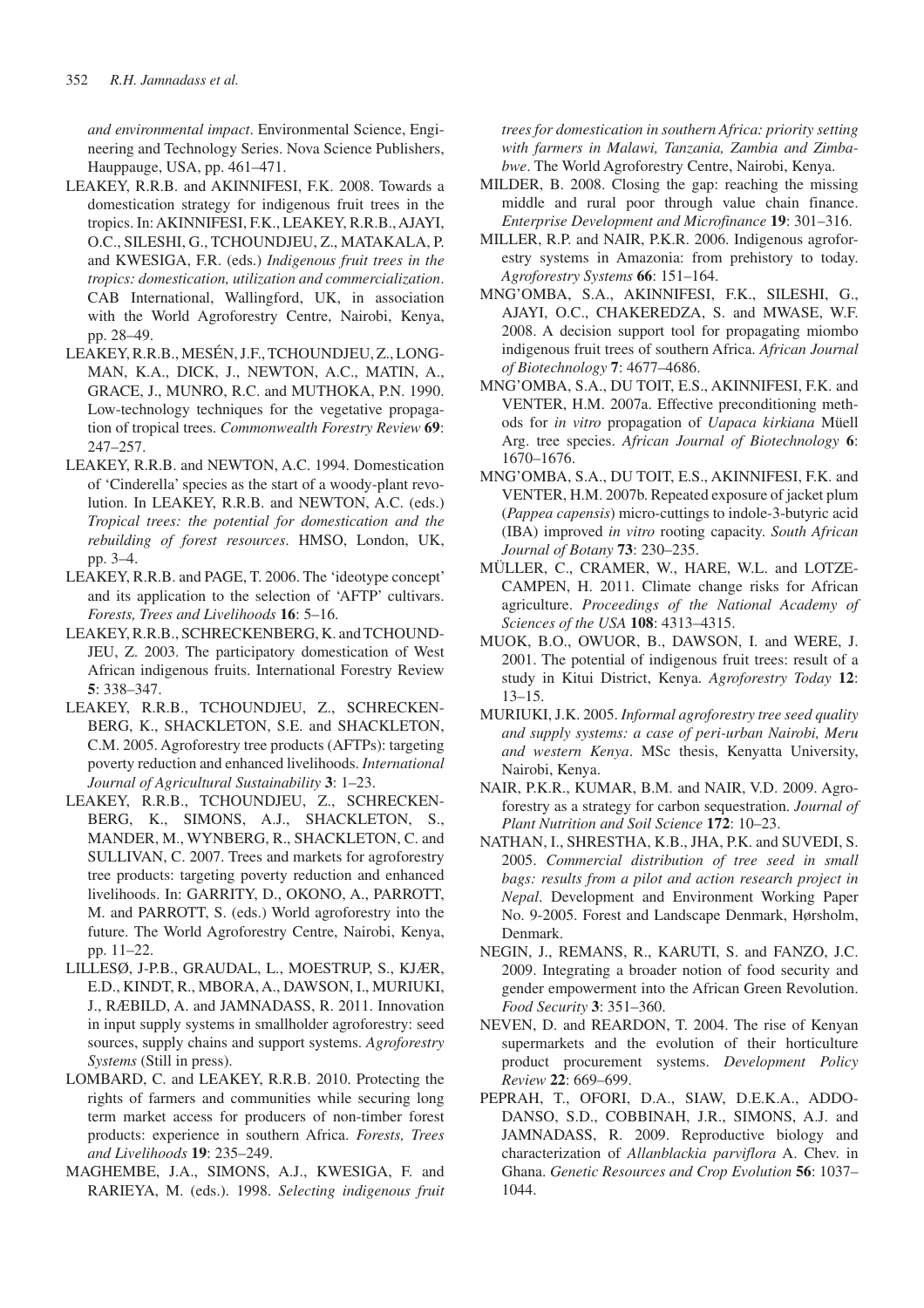- PETIT, R.J. and HAMPE, A. 2006. Some evolutionary consequences of being a tree. *Annual Review of Ecology, Evolution, and Systematics* **37**: 187–214.
- POULTON, C. and POOLE, N. 2001. *Poverty and fruit tree research*. Issues and Options Paper. Agricultural Economics and Business Management Research Group, Imperial College at Wye, Ashford, UK.
- PYE-SMITH, C. 2009. Chocolate berries! Gingerbread plums! *New Scientist* **2733**, 53–55.
- RÆBILD, A., LARSEN, A.S., JENSEN, J.S., OUEDR AOGO, M., DE GROOTE, S., VAN DAMME, P., BAYALA, J., DIALLO, B.O., SANOU, H., KALINGANIRE, A. and KJAER, E.D. 2011. Advances in domestication of indigenous fruit trees in the West African Sahel. *New Forests* **41**: 297–315.
- RAY, P.K. 2002. *Breeding tropical and subtropical fruits*. Springer-Verlag, Berlin, Germany.
- RUEL, M.T., MINOT, N. and SMITH, L. 2005. *Patterns and determinants of fruit and vegetable consumption in sub-Saharan Africa: a multi-country comparison*. International Food Policy Research Institute, Washington DC, USA.
- RUSSELL, J.R., KADU, C.A.C., JAMNADASS, R., BOOTH, A., CORDEIRO, N.J., WOODHEAD, M. and DAWSON, I.K. 2009. AFLP and SSR diversity in the African fruit tree *Allanblackia*: implications for management of a genus newly subject to domestication for the edible oil industry. *Tree Genetics and Genomes* **5**: 517–527.
- SAKA, J.D.K. and MSONTHI, J.D. 1994. Nutritional value of edible fruits of indigenous wild trees in Malawi. *Forest Ecology and Management* **64**: 245–248.
- SAKA, J., RAPP, I., AKINNIFESI, F., NDOLO, V. and MHANGO, J. 2007. Physicochemical and organoleptic characteristics of *Uapaca kirkiana*, *Strychnos cocculoides*, *Adansonia digitata* and *Mangifera indica* fruit products. *International Journal of Food Science and Technology* **42**: 836–841.
- SAMSON, J.A. 2003. *Tropical fruits*. Second edition. Blackwell Publishing, Oxford, United Kingdom (reprint from 1986).
- SANOU, H., KAMBOU, S., TEKLEHAIMANOT, Z., DEMBÉLÉ, M., YOSSI, H., SINA, S., DJINGDIA, L. and BOUVET J-M. 2004. Vegetative propagation of *Vitellaria paradoxa* by grafting. *Agroforestry Systems* **60**: 93–99.
- SCHERR, S.J. and MCNEELY, J.A. 2008. Biodiversity conservation and agricultural sustainability: towards a new paradigm of 'ecoagriculture' landscapes. *Philosophical Transactions of the Royal Society B* **363**: 477–494.
- SCHRECKENBERG, K., AWONO, A., DEGRANDE, A., MBOSSO, C., NDOYE, O. and TCHOUNDJEU, Z. 2006. Domesticating indigenous fruit trees as a contribution to poverty reduction. *Forests, Trees and Livelihoods* **16**: 35–51.
- SHERMAN, J. 2003. From nutritional needs to classroom lessons: can we make a difference? *Food, Nutrition and Agriculture* **33**: 45–51.
- SIDIBE, M. and WILLIAMS, J.T. 2002. *Baobab*. Adansonia digitata. International Centre for Underutilised Crops, Southampton, UK.
- SIMITU, P., JAMNADASS, R., KINDT, R., KUNGU, J. and KIMIYWE, J. 2009. Consumption of dryland indigenous fruits to improve livelihoods in Kenya. The case of Mwingi District. *Acta Horticulturae* **806**: 93–98.
- SIMONS, A.J., JAENICKE, H., TCHOUNDJEU, Z., DAWSON, I., KINDT, R., OGINOSAKO, Z., LENG-KEEK, A. and DE GRANDE, A. 2000. The future of trees is on farm: tree domestication in Africa. In: KRISHNAP-ILLAY, B., SOEPADMO, E., LOTFY ARSHAD, N., WONG, A., APPANAH, S., WAN CHIK, S., MANO-KARAN, N., LAY TONG, H. and KEAN CHOON, K. (eds.) *Forests and society: the role of research*. Proceedings of the XXIst IUFRO World Congress, held in Kuala Lumpur, Malaysia, August 2000, Sub-plenary Sessions vol. 1. IUFRO Secretariat, Vienna and the Forest Research Institute Malaysia, Malaysia, pp. 752–760.
- SIMONS, A.J. and LEAKEY, R.R.B. 2004. Tree domestication in tropical agroforestry. *Agroforestry Systems* 61: 167–181.
- STEFFAN-DEWENTER, I., KESSLER, M., BARKMANN, J., BOS, M.M., BUCHORI, D., ERASMI, S., FAUST, H., GEROLD, G., GLENK, K., GRADSTEIN, S.R., GUHARDJA, E., HARTEVELD, M., HERTEL, D., HOHN, P., KAPPAS, M., KOHLER, S., LEUSCHNER, C., MAERTENS, M., MARGGRAF, R., MIGGE-KLEIAN, S., MOGEA, J., PITOPANG, R., SCHAEFER, M., SCHWARZE, S., SPORN, S.G., STEINGREBE, A., TJITROSOEDIRDJO, S.S., TJITROSOEMITO, S., TWELE, A., WEBER, R., WOLTMANN, L., ZELLER, M. and TSCHARNTKE, T. 2007. Tradeoffs between income, biodiversity, and ecosystem functioning during tropical rainforest conversion and agroforestry intensification. *Proceedings of the National Academy of Sciences of the USA* **104**: 4973–4978.
- TADJO, P. 2008. *Evaluation de l'efficacité des pépinières rurales des zones d'intervention de l'ICRAF dans la distribution des plants d'arbres agroforestiers: cas des provinces de l'Ouest et du Nord-Ouest Cameroun*. MSc thesis, University of Dschang, Cameroon.
- TCHOUNDJEU, Z., ASAAH, E.K., ANEGBEH, P., DEGRANDE, A., MBILE, P., FACHEUX, C., TSO-BENG, A., ATANGANA, A.R., NGO-MPECK, M.L. and SIMONS, A.J. 2006. Putting participatory domestication into practice in West and Central Africa. *Forests, Trees and Livelihoods* **16**: 53–69.
- TCHOUNDJEU, Z., ATANGANA, A., ASAAH, E., TSOBENG, A. and FACHEUX, C. 2008. Domestication, utilisation, and marketing of indigenous fruit trees in West and Central Africa. In: AKINNIFESI, F.K., LEAKEY, R.R.B., AJAYI, O.C., SILESHI, G., TCHOUNDJEU, Z., MATAKALA, P. and KWESIGA, F.R. (eds.) *Indigenous fruit trees in the tropics: domestication, utilization and commercialization*. CAB International, Wallingford, UK, in association with the World Agroforestry Centre, Nairobi, Kenya, pp. 137–170.
- TCHOUNDJEU, Z., DEGRANDE, A., LEAKEY, R.R.B., NIMINO, G., KEMAJOU, E., ASAAH, E., FACHEUX, C., MBILE, P., MBOSSO, C., SADO, T. and TSOBENG, A. 2010. Impacts of participatory tree domestication on